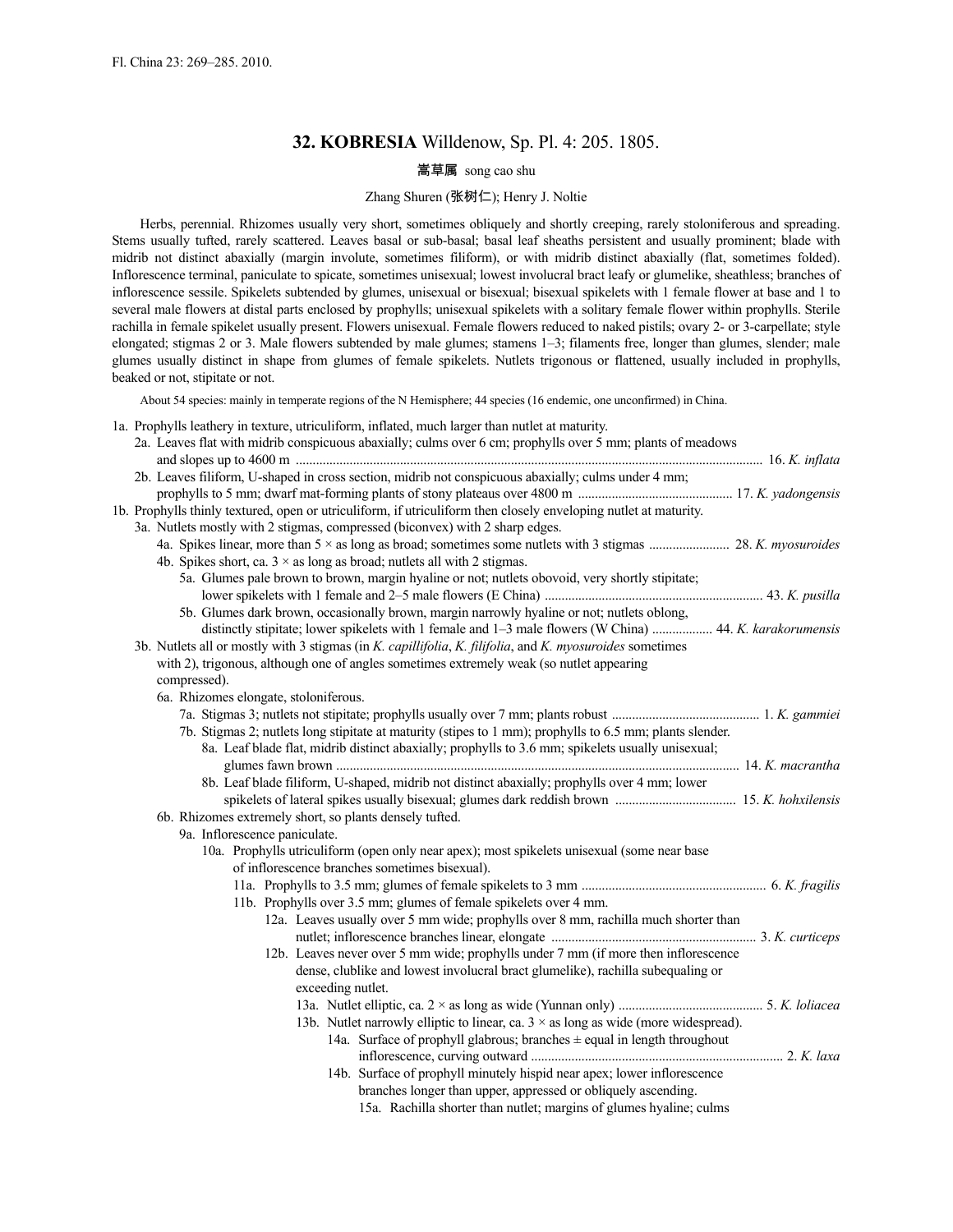|                                                                                                                        |                            |  |                           |  |  | 15b. Rachilla almost or exceeding prophyll; margins of glumes                               |  |                                                                                                      |  |  |  |                                                                           |
|------------------------------------------------------------------------------------------------------------------------|----------------------------|--|---------------------------|--|--|---------------------------------------------------------------------------------------------|--|------------------------------------------------------------------------------------------------------|--|--|--|---------------------------------------------------------------------------|
|                                                                                                                        |                            |  |                           |  |  | 10b. Prophylls open almost to base; spikelets bisexual or unisexual.                        |  |                                                                                                      |  |  |  |                                                                           |
|                                                                                                                        |                            |  | 16a. Spikelets bisexual.  |  |  |                                                                                             |  |                                                                                                      |  |  |  |                                                                           |
|                                                                                                                        |                            |  |                           |  |  |                                                                                             |  |                                                                                                      |  |  |  |                                                                           |
| 17b. Leaves flat; all nutlets with 3 stigmas.<br>18a. Culms very stout, acutely triquetrous; inflorescence very dense, |                            |  |                           |  |  |                                                                                             |  |                                                                                                      |  |  |  |                                                                           |
|                                                                                                                        |                            |  |                           |  |  |                                                                                             |  |                                                                                                      |  |  |  |                                                                           |
|                                                                                                                        |                            |  |                           |  |  | 18b. Culms slender, not obviously triquetrous; inflorescence branches                       |  |                                                                                                      |  |  |  |                                                                           |
|                                                                                                                        |                            |  |                           |  |  |                                                                                             |  |                                                                                                      |  |  |  |                                                                           |
|                                                                                                                        |                            |  | 16b. Spikelets unisexual. |  |  |                                                                                             |  |                                                                                                      |  |  |  |                                                                           |
|                                                                                                                        |                            |  |                           |  |  | 19a. Rhizome stout, oblique, very shortly creeping, bearing short, bladeless                |  |                                                                                                      |  |  |  |                                                                           |
|                                                                                                                        |                            |  |                           |  |  | 19b. Rhizome not developed, culms densely tufted, not bearing bladeless sheaths.            |  |                                                                                                      |  |  |  |                                                                           |
|                                                                                                                        |                            |  |                           |  |  |                                                                                             |  |                                                                                                      |  |  |  |                                                                           |
|                                                                                                                        |                            |  |                           |  |  | 20b. Leaves flat, midrib distinct abaxially.                                                |  |                                                                                                      |  |  |  |                                                                           |
|                                                                                                                        |                            |  |                           |  |  |                                                                                             |  |                                                                                                      |  |  |  |                                                                           |
|                                                                                                                        |                            |  |                           |  |  |                                                                                             |  |                                                                                                      |  |  |  |                                                                           |
|                                                                                                                        | 9b. Inflorescence spicate. |  |                           |  |  |                                                                                             |  |                                                                                                      |  |  |  |                                                                           |
|                                                                                                                        |                            |  |                           |  |  |                                                                                             |  |                                                                                                      |  |  |  |                                                                           |
|                                                                                                                        | 22b. Prophylls under 6 mm. |  |                           |  |  | 23a. Lower spikelets bisexual, with at least 1 male flower enclosed within prophyll.        |  |                                                                                                      |  |  |  |                                                                           |
|                                                                                                                        |                            |  |                           |  |  | 24a. Leaves flat, midrib distinct abaxially.                                                |  |                                                                                                      |  |  |  |                                                                           |
|                                                                                                                        |                            |  |                           |  |  |                                                                                             |  |                                                                                                      |  |  |  |                                                                           |
|                                                                                                                        |                            |  |                           |  |  | 25b. Prophylls with basal female and 1 or 2 male flowers.                                   |  |                                                                                                      |  |  |  |                                                                           |
|                                                                                                                        |                            |  |                           |  |  | 26a. Prophylls utriculiform, open only above middle; glumes not or minutely                 |  |                                                                                                      |  |  |  |                                                                           |
|                                                                                                                        |                            |  |                           |  |  |                                                                                             |  |                                                                                                      |  |  |  |                                                                           |
|                                                                                                                        |                            |  |                           |  |  | 26b. Prophylls open almost to base; glumes long aristate; leaves longer,                    |  |                                                                                                      |  |  |  |                                                                           |
|                                                                                                                        |                            |  |                           |  |  | 24b. Leaves filiform, midrib not distinct abaxially.                                        |  |                                                                                                      |  |  |  |                                                                           |
|                                                                                                                        |                            |  |                           |  |  |                                                                                             |  |                                                                                                      |  |  |  |                                                                           |
|                                                                                                                        |                            |  |                           |  |  | 27b. Prophylls open almost to base.                                                         |  |                                                                                                      |  |  |  |                                                                           |
|                                                                                                                        |                            |  |                           |  |  | 28a. Plants and spikes robust, basal sheaths conspicuous, papery, commonly                  |  |                                                                                                      |  |  |  |                                                                           |
|                                                                                                                        |                            |  |                           |  |  | orange-brown, shiny; male flowers up to 7 per prophyll.                                     |  |                                                                                                      |  |  |  |                                                                           |
|                                                                                                                        |                            |  |                           |  |  | 29a. Glumes aristate, with conspicuous greenish midrib; inflorescence                       |  |                                                                                                      |  |  |  |                                                                           |
|                                                                                                                        |                            |  |                           |  |  |                                                                                             |  |                                                                                                      |  |  |  |                                                                           |
|                                                                                                                        |                            |  |                           |  |  | 29b. Glumes usually not aristate, midrib not conspicuous;                                   |  |                                                                                                      |  |  |  | inflorescence shorter and broader; nutlets 1.7–3.5 mm  24. K. schoenoides |
|                                                                                                                        |                            |  |                           |  |  | 28b. Plants and spikes more slender, basal sheaths often dark brown;                        |  |                                                                                                      |  |  |  |                                                                           |
|                                                                                                                        |                            |  |                           |  |  | male flowers 1-5 per prophyll.                                                              |  |                                                                                                      |  |  |  |                                                                           |
|                                                                                                                        |                            |  |                           |  |  | 30a. Culm stout (to 1.5 mm in diam.), erect, exceeding leaves; spike                        |  |                                                                                                      |  |  |  |                                                                           |
|                                                                                                                        |                            |  |                           |  |  |                                                                                             |  |                                                                                                      |  |  |  |                                                                           |
|                                                                                                                        |                            |  |                           |  |  | 30b. Culm more slender (to 1.3 mm in diam.), not or slightly exceeding                      |  |                                                                                                      |  |  |  |                                                                           |
|                                                                                                                        |                            |  |                           |  |  | leaves; spike more elongate.<br>31a. Sheaths usually dark chocolate brown, sometimes shiny; |  |                                                                                                      |  |  |  |                                                                           |
|                                                                                                                        |                            |  |                           |  |  |                                                                                             |  |                                                                                                      |  |  |  | glumes wide, blunt, with broad hyaline margin  26. K. capillifolia        |
|                                                                                                                        |                            |  |                           |  |  | 31b. Sheaths paler, dull; glumes narrower, more acute, not                                  |  |                                                                                                      |  |  |  |                                                                           |
|                                                                                                                        |                            |  |                           |  |  |                                                                                             |  | or narrowly hyaline margined.                                                                        |  |  |  |                                                                           |
|                                                                                                                        |                            |  |                           |  |  |                                                                                             |  | 32a. Spike club-shaped; glumes orange-brown; male                                                    |  |  |  |                                                                           |
|                                                                                                                        |                            |  |                           |  |  |                                                                                             |  | flowers usually 3–5 per spikelet; nutlets all                                                        |  |  |  |                                                                           |
|                                                                                                                        |                            |  |                           |  |  |                                                                                             |  |                                                                                                      |  |  |  |                                                                           |
|                                                                                                                        |                            |  |                           |  |  |                                                                                             |  | 32b. Spike linear; glumes dark brown; male flowers<br>usually 1 per spikelet; some nutlets sometimes |  |  |  |                                                                           |
|                                                                                                                        |                            |  |                           |  |  |                                                                                             |  |                                                                                                      |  |  |  |                                                                           |
|                                                                                                                        |                            |  |                           |  |  | 23b. All spikelets unisexual, prophylls enclosing a nutlet and sterile rachilla, male and   |  |                                                                                                      |  |  |  |                                                                           |
|                                                                                                                        |                            |  |                           |  |  | female spikelets sometimes in separate inflorescences or on separate plants.                |  |                                                                                                      |  |  |  |                                                                           |
|                                                                                                                        |                            |  |                           |  |  | 33a Spikes clearly bisexual (androgynous) with female spikelets below and male              |  |                                                                                                      |  |  |  |                                                                           |

33a. Spikes clearly bisexual (androgynous), with female spikelets below and male spikelets at apex.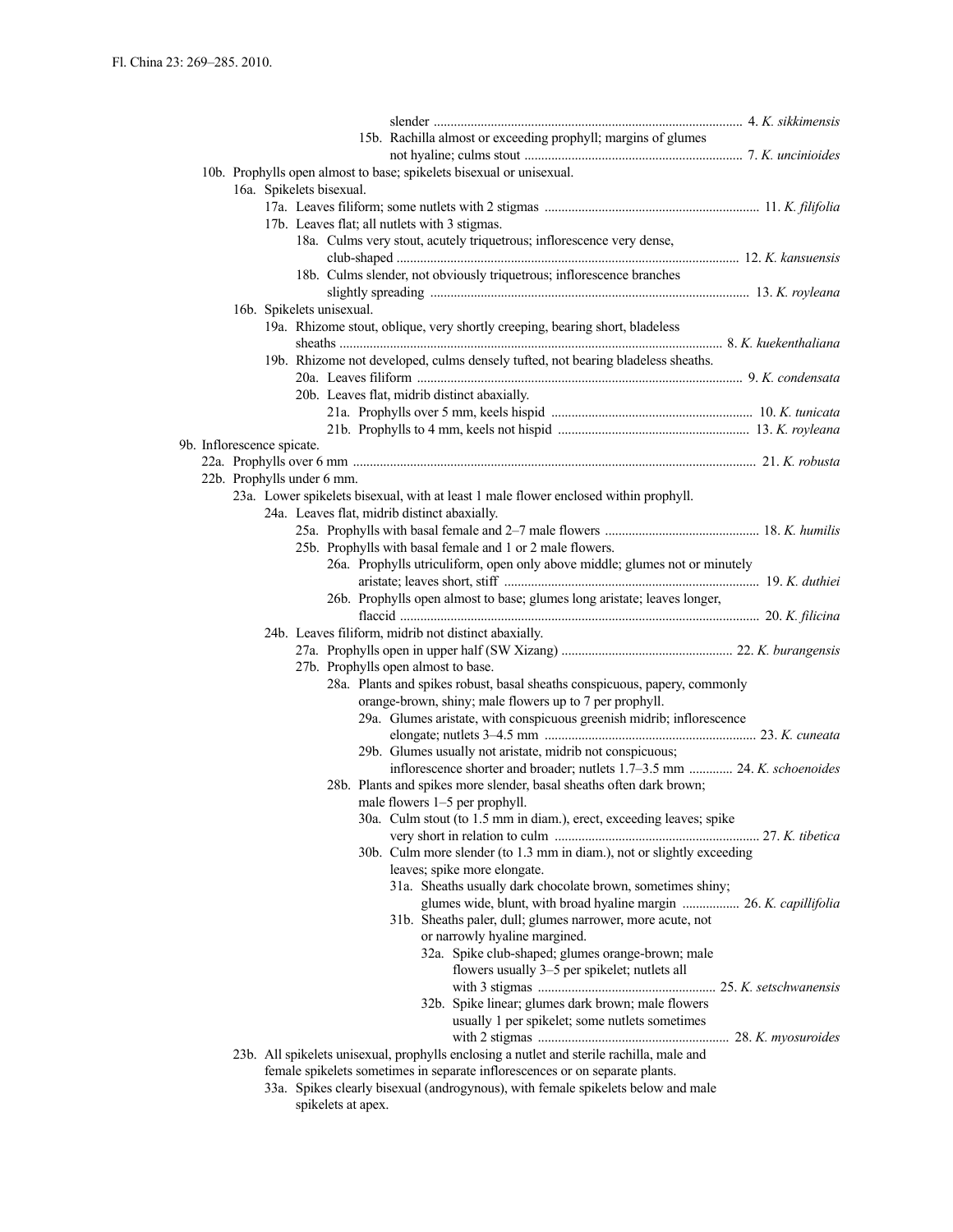|  |  |                       | 34a. Prophylls utriculiform, open only in upper half; glumes orange-brown  29. K. nepalensis |
|--|--|-----------------------|----------------------------------------------------------------------------------------------|
|  |  |                       |                                                                                              |
|  |  |                       | 33b. Spikes unisexual (occasionally with a few reduced male spikelets at apex).              |
|  |  | 35a. Leaves flat.     |                                                                                              |
|  |  |                       | 36a. Prophylls narrowly elliptic or oblong, not embracing nutlets,                           |
|  |  |                       |                                                                                              |
|  |  | and scabrid.          | 36b. Prophylls linear or linear-oblong, embracing nutlets, keels obvious                     |
|  |  |                       | 37a. Prophylls 2–3.5 mm, utriculiform when young; female                                     |
|  |  |                       |                                                                                              |
|  |  |                       | 37b. Prophylls 5–5.5 mm, open to base even when young; female                                |
|  |  |                       |                                                                                              |
|  |  | 35b. Leaves filiform. |                                                                                              |
|  |  |                       | 38a. Prophylls utriculiform, open only in upper half.                                        |
|  |  |                       | 39a. Midvein of glume conspicuous, ca. 1/3 width of glume, green  34. K. vidua               |
|  |  |                       | 39b. Midvein of glume less than 1/3 width of glume, not                                      |
|  |  |                       | conspicuously green.                                                                         |
|  |  |                       | 40a. Plants slender; glumes reddish brown to brown; prophylls                                |
|  |  |                       |                                                                                              |
|  |  |                       | 40b. Plants rigid; glumes pale brown; prophylls narrowly oblong                              |
|  |  |                       | or lanceolate (more widespread, especially Xizang).                                          |
|  |  |                       | 41a. Plants robust (culms 1-2 mm in diam.); inflorescences                                   |
|  |  |                       | large, female ones $15-40 \times 2-3$ mm, male ones                                          |
|  |  |                       |                                                                                              |
|  |  |                       | 41b. Plants slender (culms less than 1 mm in diam.);                                         |
|  |  |                       | inflorescences small, female ones $10-20 \times 2-3$ mm,                                     |
|  |  |                       | male ones $6-13 \times 2-5$ mm; prophylls 2.5-3 mm  37. K. prainii                           |
|  |  |                       | 38b. Prophylls open almost to base.                                                          |
|  |  |                       | 42a. Spikes club-shaped (ca. $2 \times$ as long as wide).                                    |
|  |  |                       | 43a. Dwarf, turf-forming plants; culms commonly under 5 cm;                                  |
|  |  |                       |                                                                                              |
|  |  |                       | 43b. Erect, tufted plants; culms usually over 7 cm; prophylls                                |
|  |  |                       |                                                                                              |
|  |  |                       | 42b. Spikes linear (more than $5 \times$ as long as wide).                                   |
|  |  |                       | 44a. Plants slender, culms ca. 0.5 mm in diam.; spikes                                       |
|  |  |                       |                                                                                              |
|  |  |                       | 44b. Plants stout, culms ca. 1 mm or more in diam.; spikes                                   |
|  |  |                       | oblong.                                                                                      |
|  |  |                       | 45a. Basal sheaths fibrillose, dull; female glumes                                           |
|  |  |                       | $5-6 \times 1.5-2$ mm, apex acute to obtuse, not                                             |
|  |  |                       |                                                                                              |
|  |  |                       | 45b. Basal sheaths not fibrillose, slightly shiny;                                           |
|  |  |                       | female glumes $6.2 - 8 \times 2.5 - 4$ mm, apex broad,                                       |
|  |  |                       |                                                                                              |
|  |  |                       |                                                                                              |

**1. Kobresia gammiei** C. B. Clarke, Bull. Misc. Inform. Kew, Addit. Ser. 8: 68. 1908.

### 根茎嵩草 gen jing song cao

### *Kobresia williamsii* T. Koyama.

Rhizomes elongated, stoloniferous. Basal sheaths few, pale reddish brown, dull, retaining dried leaf blades. Culms loosely tufted, trigonous to subterete, 7–58 cm tall, slender, 1–1.5 mm in diam. Leaves basal or sub-basal, shorter than culms; blade flat, 1.5–4.5(–5) mm wide, midrib distinct abaxially. Inflorescence loosely or densely paniculate, reddish brown with green, club-shaped,  $2.6-8 \times 0.5-1.2$  cm; lowest involucral bract leafy or glumelike with long arista, shorter than or exceeding inflorescence. Lowest spikelets of inflorescence branches bisexual with 1 basal female flower and 1 distal male flower, middle ones unisexual with only 1 female flower, apical ones male; glumes reddish brown, with green midvein, elliptic to oblong,  $(3.5-)5.5-8.5 \times 3.2-4$  mm, midvein broad, margin broadly hyaline, apex subacute to rounded-truncate. Prophylls pale green, partly brown, utriculiform, lanceolate,  $(5.6-7-10.3 \times 1-$ 2 mm, membranous, 2-keeled, keels smooth, apex attenuate into a beak. Nutlets yellowish green, obovoid, trigonous, 3.3–4  $\times$  1.5–2 mm, not beaked. Rachilla in unisexual spikelets, shorter than or subequaling nutlet, flat, prominent, sometimes with a sterile male glume at apex. Stigmas 3, base of style disklike. Fl. and fr. May–Aug.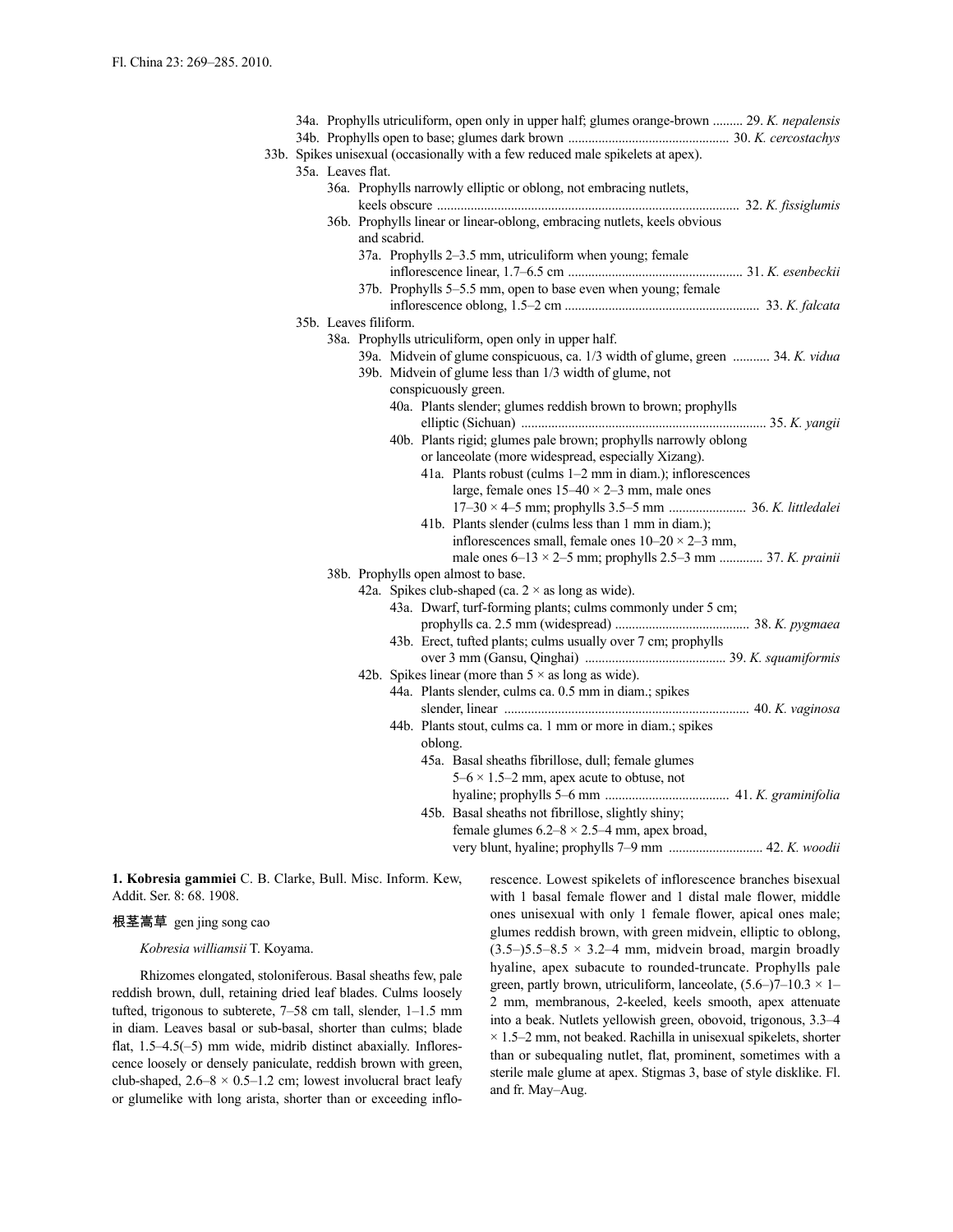Grassy slopes, damp slopes in *Abies* forests, streamsides, cliffs; 3700–4400 m. Xizang [Bhutan, India (Sikkim), Nepal].

**2. Kobresia laxa** Nees in Wight, Contr. Bot. India, 119. 1834 [*"Cobresia"*].

### 疏穗嵩草 shu sui song cao

*Elyna laxa* (Nees) Kunth; *Hemicarex laxa* (Nees) Bentham; *Kobresia pseudolaxa* C. B. Clarke; *Schoenoxiphium laxum* (Nees) K. V. Ivanova.

Rhizomes shortly elongated. Basal sheaths few, pale to dark brown, dull, retaining dried leaf blades or not. Culms loosely tufted, obscurely trigonous, (4–)13–35 cm tall, slender, ca. 1 mm in diam. Leaves sub-basal, shorter than culms; blade flat, 1.4–4 mm wide, midrib distinct abaxially. Inflorescence a loose or sometimes slightly compact panicle, reddish brown, linear or oblong,  $3.5-8 \times 1-1.5$  cm; inflorescence branches all similar in length, curving outward, lower branches again branched; lowest involucral bract leaflike, sometimes surpassing inflorescence. Inflorescence branches usually androgynous in upper part of inflorescence, those in lower part usually female, sometimes whole inflorescence composed of primarily male or primarily female spikelets; spikelets unisexual; glumes reddish brown, with green midvein, narrowly ovate or oblong,  $3.5-5 \times 1-1.4$  mm, midvein narrow, margin broadly hyaline, apex aristate, acute, or rounded. Prophylls pale green, utriculiform, linear or linear-lanceolate, sometimes slightly curved,  $(3.5-)4.5-6.6 \times 0.5-0.8$  mm, membranous, 2-keeled, keels slightly scabrid, margins fused to apex or free in upper half. Nutlets pale yellow or brown, narrowly oblong or elliptic-oblong, trigonous,  $2.5-3 \times 0.4-0.6$  mm, slightly beaked. Rachilla in female spikelets longer than nutlet, exserted from or included in prophyll, green, flat, margins scabrid. Stigmas 3. Fl. and fr. May–Jul.

Moist meadows, on wet rocks; 2200–3700 m. Xizang [Afghanistan, India (Himachal Pradesh, Sikkim), Kashmir, Nepal, Pakistan, Tajikistan].

**3. Kobresia curticeps** (C. B. Clarke) Kükenthal in Engler, Pflanzenr. 38(IV. 20): 47. 1909.

#### 短梗嵩草 duan geng song cao

*Carex curticeps* C. B. Clarke in J. D. Hooker, Fl. Brit. India 6: 729. 1894.

Rhizomes short. Basal sheaths stout, pale brown, dull, retaining dried leaf blades, sometimes decaying to fibers. Culms tufted, erect, rigid, trigonous, 22–95 cm tall, 1.1–2.2 mm in diam. Leaves borne on lower half and subequaling culm; blade flat, (3.7–)5–7.5 mm wide, midrib distinct abaxially. Inflorescence densely paniculate, brown, narrow,  $6.5-9.5 \times 0.8-2.3$  cm; lowest involucral bract erect, leaflike, sometimes exceeding inflorescence; branches usually androgynous in upper part of inflorescence, those in lower part usually female, sometimes whole inflorescence composed of primarily female spikelets; spikelets unisexual. Lower inflorescence branches linear, stiffly appressed (lowest to 6 cm), androgynous or female, sometimes again branched, bearing spikelets to base. Female glumes cream or brown, with green midvein, narrowly ovate or oblong, encircling branch,  $5.5-10 \times 2-3$  mm, midvein broad,  $3-5$ -ribbed, apex aristate. Prophylls utriculiform, linear-lanceolate, (6–)8–  $11.3 \times 1 - 1.6$  mm, 2-keeled, keels minutely scabrid, herbaceous and strongly ca. 4-veined between keels, usually minutely hispid near margins above, margins fused from base to just below apex. Nutlets cream or pale brown, very narrowly ellipsoid, trigonous,  $5.5-6.5 \times 1.3-1.7$  mm, shortly stipitate. Rachilla in female spikelets less than 1/2 length of nutlet. Stigmas 3. Fl. and fr. Jun–Oct.

Open stony or sandy slopes in damp conifer (including *Abies*) forests [in Bhutan]; 2700–4100 m. S Xizang (Yadong) [Bhutan, India (Sikkim, West Bengal), Nepal].

**4. Kobresia sikkimensis** Kükenthal in Engler, Pflanzenr. 38(IV. 20): 47. 1909.

### 锡金嵩草 xi jin song cao

*Carex prainii* Kükenthal, Bull. Herb. Boissier, sér. 2, 4: 51. 1903, not C. B. Clarke (1904), nor *Kobresia prainii* Kükenthal (1904).

Rhizomes short. Basal sheaths cream, dull, slender, retaining dried leaf blades. Culms tufted, rigid, erect, trigonous, 16–38 cm tall, ca. 1 mm in diam. Leaves borne on lower half, 1/2 as long as to equaling culm; blade flat, 2.4–3 mm wide, midrib conspicuous abaxially. Inflorescence densely paniculate, brown, narrowly pyramidal,  $4-7 \times 1-2$  cm; lowest involucral bract erect, leaflike, exceeding inflorescence; branches androgynous; spikelets unisexual. Lower inflorescence branches narrowly oblong, not stiffly appressed (lowest to 4 cm), androgynous, not bearing spikelets in lower 1/3. Female glumes brown, with green midvein, narrowly ovate or oblong, ca.  $5.5 \times$ 2 mm, midvein narrow, 3-ribbed, margin hyaline, apex aristate. Prophylls utriculiform, linear-lanceolate,  $4.1-5.8 \times 1-1.7$  mm, 2-keeled, keels minutely scabrid, herbaceous and weakly ca. 4 veined between keels, usually minutely hispid above, margins fused from base to just below apex. Nutlets cream or pale brown, very narrowly ellipsoid, trigonous,  $3-3.3 \times 0.8-1.5$  mm, shortly stipitate. Rachilla in female spikelets more than 1/2 length of nutlet. Stigmas 3. Fl. and fr. Jul–Aug.

?S Xizang [Bhutan, India (Sikkim), Nepal].

Although not yet recorded in China, this species is almost certain to occur in S Xizang, as it occurs very close to the border in NW Bhutan and also in India (Sikkim) and NE Nepal (where it occurs at forest margins and on scree in *Juniperus* forests at elevations of 3000–4200 m).

**5. Kobresia loliacea** F. T. Wang & Tang ex P. C. Li, Acta Bot. Yunnan. 12: 13. 1990.

### 黑麦嵩草 hei mai song cao

Rhizomes short. Basal sheaths few, pale brown, dull, retaining dried leaf blades. Culms tufted, 15–45 cm tall, slender, 1–1.5 mm in diam. Leaves basal or sub-basal, shorter than culms; blade flat, 1.5–2 mm wide, midrib distinct abaxially. Inflorescence loosely paniculate, yellowish green, linear,  $2.5-6 \times$ 0.4–0.5 cm; lowest involucral bract leafy, longer than inflo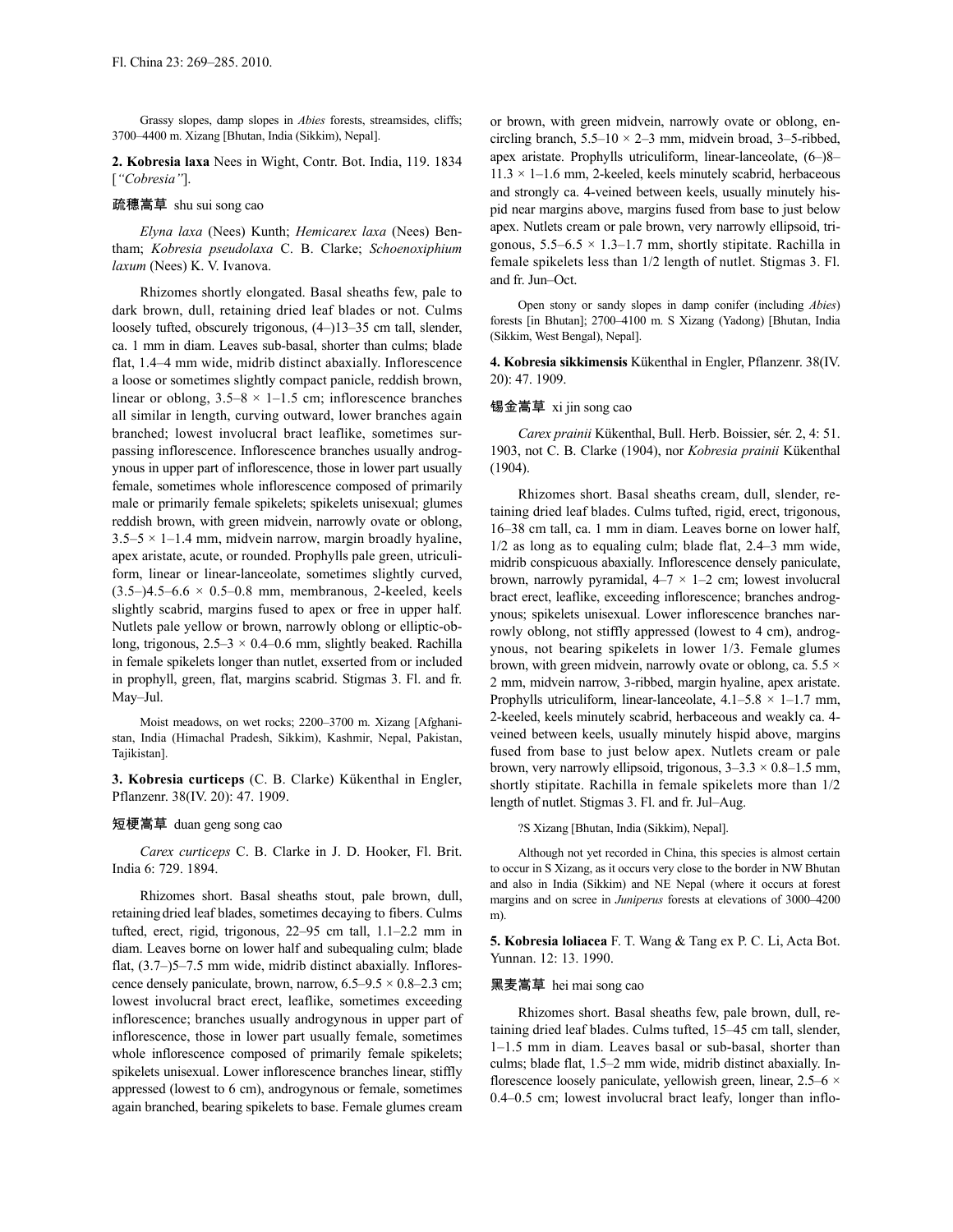rescence. Spikelets bisexual with 1 basal female flower and 1–4 distal male flowers, sometimes unisexual with only 1 female flower; glumes yellowish green, oblong,  $4.5-5.5 \times 2-2.5$  mm, apex mucronate. Prophylls yellowish green, utriculiform, oblong or elliptic,  $5-6.6 \times$  ca. 2 mm, papery, 2-keeled, keels smooth, many veined between keels, apex attenuate into beak. Nutlets pale to dark brown, obovoid-oblong, obscurely trigonous,  $2.8-3.8 \times 1-2$  mm, not beaked. Rachilla in unisexual spikelets prominent, flat, ca. 2/3 as long as nutlet, with a sterile male glume at apex. Stigmas 3. Fl. and fr. Jul–Sep.

● Slopes, roadsides, grasslands; 3200–3400 m. Sichuan, Xizang, Yunnan.

**6. Kobresia fragilis** C. B. Clarke, J. Linn. Soc., Bot. 36: 267. 1903.

### 囊状嵩草 nang zhuang song cao

*Carex curvata* Boott, Ill. Gen. Carex 1: 2. 1858, not Knaf (1847); *Kobresia bonatiana* Kükenthal; *K. clarkeana* (Kükenthal) Kükenthal; *K. curticeps* (C. B. Clarke) Kükenthal var. *gyirongensis* Y. C. Yang; *K. curvata* C. B. Clarke; *K. hispida* Kükenthal; *K. yuennanensis* Handel-Mazzetti; *Schoenoxiphium clarkeanum* Kükenthal; *S. fragile* (C. B. Clarke) C. B. Clarke.

Rhizomes short. Basal sheaths few, pale brown, dull, not retaining dried leaf blades. Culms tufted, erect, trigonous or subterete, (1.5–)6–45 cm tall, slender, 0.5–1.1 mm in diam. Leaves basal or sub-basal, shorter than or equaling culms, sometimes curved; blade V-shaped in transverse section, inrolled, 1– 2 mm wide, midrib not distinct abaxially. Inflorescence a loose or sometimes slightly compact panicle, yellowish brown, or green and partly brown, linear or narrowly cylindric, sometimes curved,  $1-8 \times 0.2-0.7$  cm; branches mainly androgynous, subequal in length, appressed or slightly spreading; lower inflorescence branches compound or simple, linear-oblong to ovate; lowest involucral bract leaflike, usually surpassing inflorescence. Spikelets usually unisexual (occasionally bisexual); glumes pale yellow to brown, sometimes marked with brown spots and lines, ovate or oblong,  $2-3.5 \times 1-1.7$  mm, midvein green, broad, margin hyaline, apex aristate, acute, or rounded. Prophylls pale yellow or pale green, sometimes with reddish brown spots and lines, utriculiform, oblong, narrowly elliptic, or narrowly ovate to lanceolate,  $2.4 - 3.5 \times 0.8 - 1.5$  mm, membranous, 2-keeled, keels slightly scabrid or smooth, margins fused to apex. Nutlets pale yellow or brown, narrowly oblong or elliptic-obovoid, trigonous,  $1.5-2.5 \times 0.5-1$  mm, shortly beaked. Rachilla in female spikelets longer than nutlet, included in prophyll, green, flat, margins scabrid. Stigmas 3. Fl. and fr. Jun–Sep.

Open grassy slopes, grasslands under *Quercus* woods, riversides; 2600–4300 m. Qinghai, Sichuan, Xizang, Yunnan [Bhutan, India (Sikkim), Nepal].

This species represents a complex on which further work is required. There are two distinct forms differing in micromorphology of nutlet surface, but these cannot be correlated with the forms that differ (often dramatically)in gross morphology (e.g., in habit—erect vs. weak) or the forms that are predominantly male.

**7. Kobresia uncinioides** (Boott) C. B. Clarke in J. D. Hooker,

### Fl. Brit. India 6: 698. 1894 [*"uncinoides"*].

# 钩状嵩草 gou zhuang song cao

#### *Carex uncinioides* Boott, Ill. Gen. Carex 1: 8. 1858.

Rhizomes very stout, shortly oblique. Basal sheaths few, pale brown or cream, dull, retaining dried leaf blades, decaying to fibers. Culms tufted, rigid and erect, obtusely trigonous or subterete, (1.5–)6–50 cm tall, 1–2.5 mm in diam. Leaves basal or sub-basal, shorter than culms; blade flat, 2–4 mm wide, midrib distinct abaxially. Inflorescence densely paniculate (very rarely spicate), yellowish brown and partly green, narrowly club-shaped,  $(1-)2.5-7 \times 0.8-1.7$  cm; lowest involucral bract glumelike, apex aristate, arista short or long (occasionally subequaling inflorescence); branches oblong or lanceolate, appressed, androgynous or female, lower branches sometimes distant; spikelets unisexual with only 1 female flower; female glumes yellowish brown, with green midvein, oblong or ovate, 5–8 (excluding awn)  $\times$  2.4–3.6 mm, membranous, midvein extending into arista, margin not hyaline, apex aristate. Prophylls yellowish brown, utriculiform, narrowly lanceolate, 5.5–8.5(–10.5)  $\times$  1.4–1.5 mm, herbaceous, upper part often hairy, 2-keeled and many veined, keels scabrid, margins fused from base to just below apex. Nutlets chestnut-brown, narrowly oblong, trigonous,  $3.1-4.5 \times 0.8-1.4$  mm, not beaked (but style base sometimes persistent), shortly stipitate. Rachilla in female spikelets longer than nutlet, slightly exserted from prophyll, green, flat, margins ciliate. Stigma 3. Fl. and fr. Jun–Oct.

Alpine meadows, streamsides, lakesides, grassy slopes, forest margins, among shrubs; 2900–4900 m. Sichuan, Xizang, Yunnan [Bhutan, India (Sikkim), Myanmar, Nepal].

**8. Kobresia kuekenthaliana** Handel-Mazzetti, Anz. Akad. Wiss. Wien, Math.-Naturwiss. Kl. 57: 290. 1920.

## 宁远嵩草 ning yuan song cao

*Schoenoxiphium kuekenthalianum* (Handel-Mazzetti) K. V. Ivanova.

Rhizomes shortly and obliquely elongate, bearing pale brown scales (bladeless sheaths). Basal sheaths persistent, brown, not retaining dried leaves. Culms densely tufted, erect, obtusely trigonous, 25–40 cm, slender, ca. 1 mm in diam. Leaves basal, longer than culms; sheaths with reddish brown, membranous margins; blade flat or folded, 1.5–2.5 mm wide, midrib distinct abaxially. Inflorescence densely paniculate, pale brown, linear-lanceolate,  $2.6-4 \times 0.6-0.8$  cm; branches  $\pm$  equal in length, slightly spreading; lowest involucral bract glumelike, apex aristate. Inflorescence branches androgynous, with 1 (perhaps sometimes more) basal female spikelet, and ca. 6 upper and terminal male flowers. Glumes pale brown or brown, with yellowish brown midvein, ovate or ovate-oblong,  $4.5-5.5 \times$ 1.5–2 mm, membranous, midvein narrow, margin hyaline, apex acute or mucronate. Prophylls yellowish brown, oblong or oblong-elliptic,  $4.3-5 \times 1-1.5$  mm, membranous, 2-keeled, keels smooth, margins free from apex almost to base, apex rounded or slightly 2-toothed. Immature nutlets yellowish, oblongobovoid, ca.  $3 \times 1$  mm. Rachilla sometimes present in female spikelets, very short. Stigmas 3. Fl. and fr. Apr.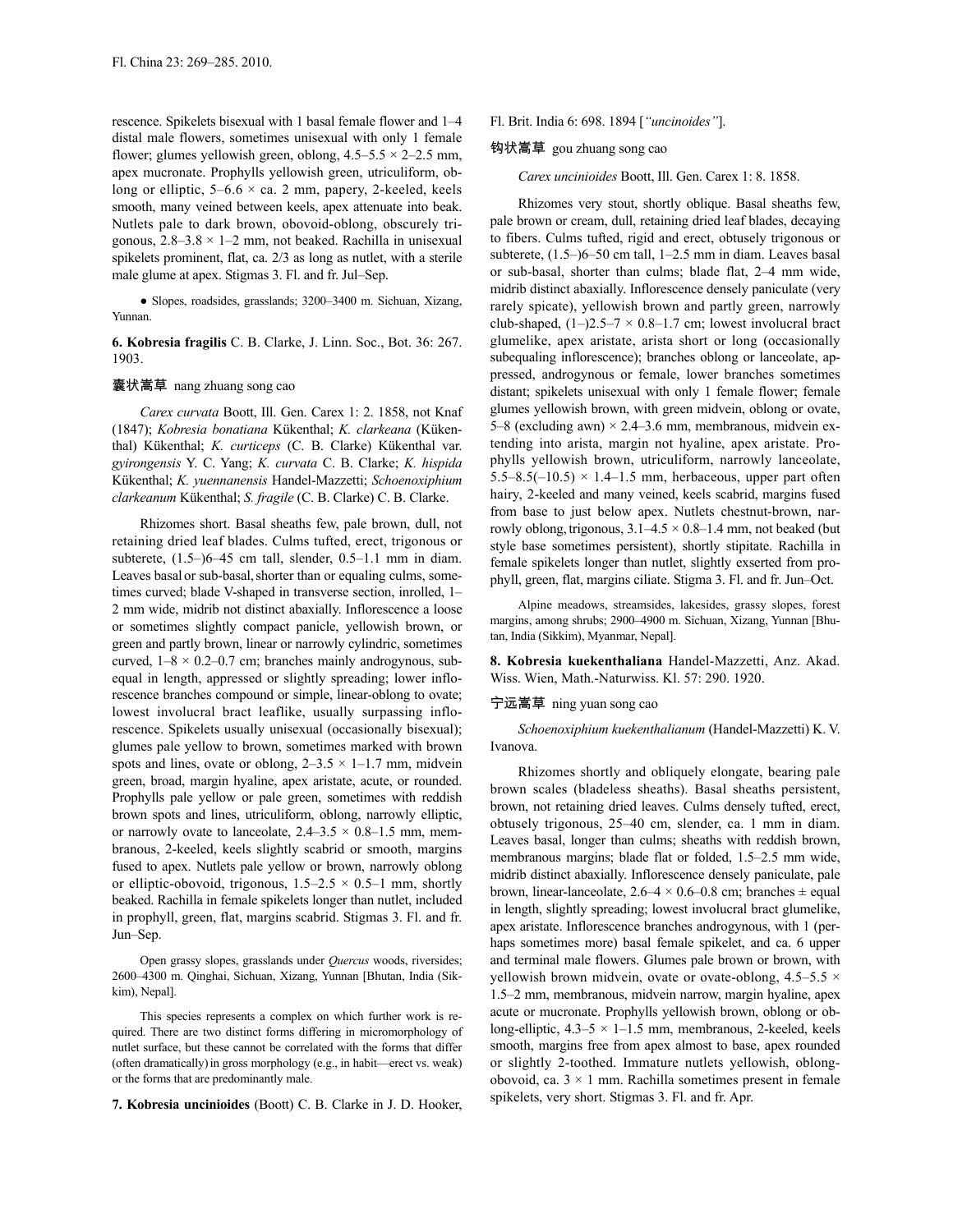#### ● Sandy ground; ca. 2700 m. S Sichuan (Xichang).

This taxon is known only from the immature type specimen; further collections are required to assess its status, in particular its relationship with *Kobresia royleana* subsp. *minshanica*.

#### **9. Kobresia condensata** (Kükenthal) S. R. Zhang & Noltie, **comb. et stat. nov.**

# 密穗嵩草 mi sui song cao

Basionym: *Kobresia capillifolia* (Decaisne) C. B. Clarke var. *condensata* Kükenthal, Notes Roy. Bot. Gard. Edinburgh 7: 134. 1912.

Rhizomes short. Basal sheaths prominent and persistent, outer ones dark brown, inner ones orange-brown, margins and apices fibrillose, retaining dried leaf blades. Culms densely tufted, erect, stiff, obtusely trigonous, 14–44 cm, slender, 1–1.8 mm in diam. Leaves basal, shorter than culms; blade stiffly erect, filiform, V-shaped in cross section, 0.5–1 mm wide. Inflorescence a dense panicle, brown, oblong-lanceolate, to 2–4 × 0.6–1 cm; branches short, obliquely appressed; lowest involucral bract glumelike, apex shortly aristate. Lateral branches androgynous with 1 or 2 basal female spikelets and up to 10 male flowers, or unisexual with up to 6 female spikelets. Glumes brown, with conspicuous green midvein, ovate-oblong, 5.5–6  $\times$  2.7–3 mm, papery, midvein broad, margin hyaline, apex acute or mucronate. Prophylls yellowish brown, oblong, 4–4.5  $\times$  1.5–1.8 mm, membranous, strongly 2-keeled, keels minutely scabrid, margins free nearly to base, apex hyaline, truncate. Nutlets cream, oblong, compressed trigonous,  $3-3.5 \times 1.1-1.7$  mm, not or very shortly beaked, very shortly stipitate. Stigmas 3. Fl. and fr. Jun–Jul.

• Streambeds, river terraces and wet meadows with shrubs, open areas in mixed conifer forests; 3200–4000 m. SW Sichuan (Daocheng, Xiangcheng), NW Yunnan (Lijiang).

**10. Kobresia tunicata** Handel-Mazzetti, Symb. Sin. 7: 1254. 1936.

### 玉龙嵩草 yu long song cao

Rhizomes short. Basal sheaths prominent and persistent, brown, not shiny, not retaining dried leaf blades. Culms densely tufted, erect and rigid, trigonous, 20–25 cm tall, ca. 1.5 mm in diam. Leaves basal, longer than culms; blade flat or folded, 1.5– 3 mm wide, midrib distinct abaxially. Inflorescence loosely paniculate, brown, lanceolate, ca. 5 cm  $\times$  7 mm; lowest involucral bract glumelike, blunt; inflorescence branches linear, androgynous; spikelets unisexual, terminal spikelets male (up to 3), lower ones (up to 9) female. Female glumes brown, with green midvein, ovate-lanceolate or oblong-ovate,  $5-5.5 \times 1.5-2$ mm, midvein narrow, margin hyaline, apex subacute or obtuse. Prophylls pale brown, linear-lanceolate,  $5.2-6 \times$  ca. 1 mm, papery, apex hyaline, 2-keeled, keels scabrid, margins free to base, overlapping. Immature nutlets narrowly elliptic, obscurely trigonous, ca. 4 mm (including stipe)  $\times$  0.8 mm, stipitate, crowned with stout beaklike style base, beak ca. 1 mm. Stigmas 3. Sterile rachilla of female spikelets flat, ca. 2 mm, sometimes with vestigial glume at apex. Fl. and fr. May–Sep.

● Alpine grasslands, marshes at edges of pools; 3300–4300 m. Sichuan, Yunnan.

Both Kükenthal and Ivanova (in schedis, 1939, 1941) referred the type specimen of *Kobresia tunicata* (*Handel-Mazzetti 3525*, WU) to *K. kansuensis*, of which it may only be a less-robust form with unisexual spikelets. It is also possible that it is a form of *K. graminifolia* with a branched inflorescence, but further collections are required.

**11. Kobresia filifolia** (Turczaninow) C.B. Clarke, J. Linn. Soc., Bot. 20: 381. 1883.

#### 丝叶嵩草 si ye song cao

*Elyna filifolia* Turczaninow, Bull. Soc. Imp. Naturalistes Moscou 28(1): 353. 1855; *Kobresia capillifolia* (Decaisne) C. B. Clarke var. *filifolia* (Turczaninow) Kükenthal; *K. filifolia* var. *macroprophylla* Y. C. Yang; *K. gracilis* Meinshausen; *K. macroprophylla* (Y. C. Yang) P. C. Li; *K. pratensis* Freyn.

Rhizomes short. Basal sheaths prominent and persistent, orange-brown, not retaining dried leaf blades, sometimes decaying to fibers. Culms densely tufted, obtusely trigonous, 15– 50 cm, slender, 0.6–1 mm in diam. Leaves basal, shorter than or subequaling culms; blade filiform, weak, margin involute, 0.5– 1.5 mm wide. Inflorescence a dense spikelike panicle (occasionally reduced to a spike), reddish brown or pale brown, cylindric,  $1-3 \times 0.3-0.7$  cm, branches short, appressed; lowest involucral bract glumelike, apex aristate. Lower inflorescence branches with terminal spikelets male, lower spikelets bisexual. Bisexual spikelets 2–7-flowered, basal one female, other 1–6 male. Glumes reddish brown or brown, with yellowish brown midvein, ovate or ovate-oblong, (3–)4–4.5(–6.2) (excluding arista)  $\times$  1.5–2.8 mm, membranous, margin broadly hyaline, apex acute or aristate. Prophylls brown or yellowish brown, ovate-oblong or oblong-elliptic,  $3-4 \times 1-1.8$  mm, membranous, 1- or 2-keeled, keels slightly scabrid, margins free to base, apex rounded or slightly 2-toothed. Nutlets dark brown, obovoid or oblong-obovoid, trigonous or biconvex, 2.1–3.5 (excluding beak)  $\times$  1–1.2 mm, very shortly stipitate, shortly beaked, beak slightly conic. Stigmas usually 3, occasionally both 3 and 2 on same inflorescence. Fl. and fr. May–Oct.  $2n = ca$ . 60.

Wet grassy slopes, boggy meadows; 1700–2900 m. Gansu, Hebei, Nei Mongol, Qinghai, Shanxi [Mongolia, Russia].

Forms with simple (spicate) inflorescences are similar to *Kobresia myosuroides* subsp. *bistaminata* and to *K. capillifolia* (both of which share the bistigmatic tendency). Such forms differ from both taxa in having weaker leaves; and they differ from the latter in having dull, orange-brown, shorter basal sheaths and usually more than 2 male flowers per spikelet.

**12. Kobresia kansuensis** Kükenthal, Acta Horti Gothob. 5: 38. 1930.

### 甘肃嵩草 gan su song cao

*Kobresia pseuduncinoides* Noltie.

Rhizomes short, thick, woody. Basal sheaths prominent, dark brown, shiny, leathery, not retaining dried leaf blades. Culms densely tufted, erect, sharply triquetrous, (14–)20–70 cm tall, stout, 2.2–4(–6) mm in diam. Leaves basal, shorter than or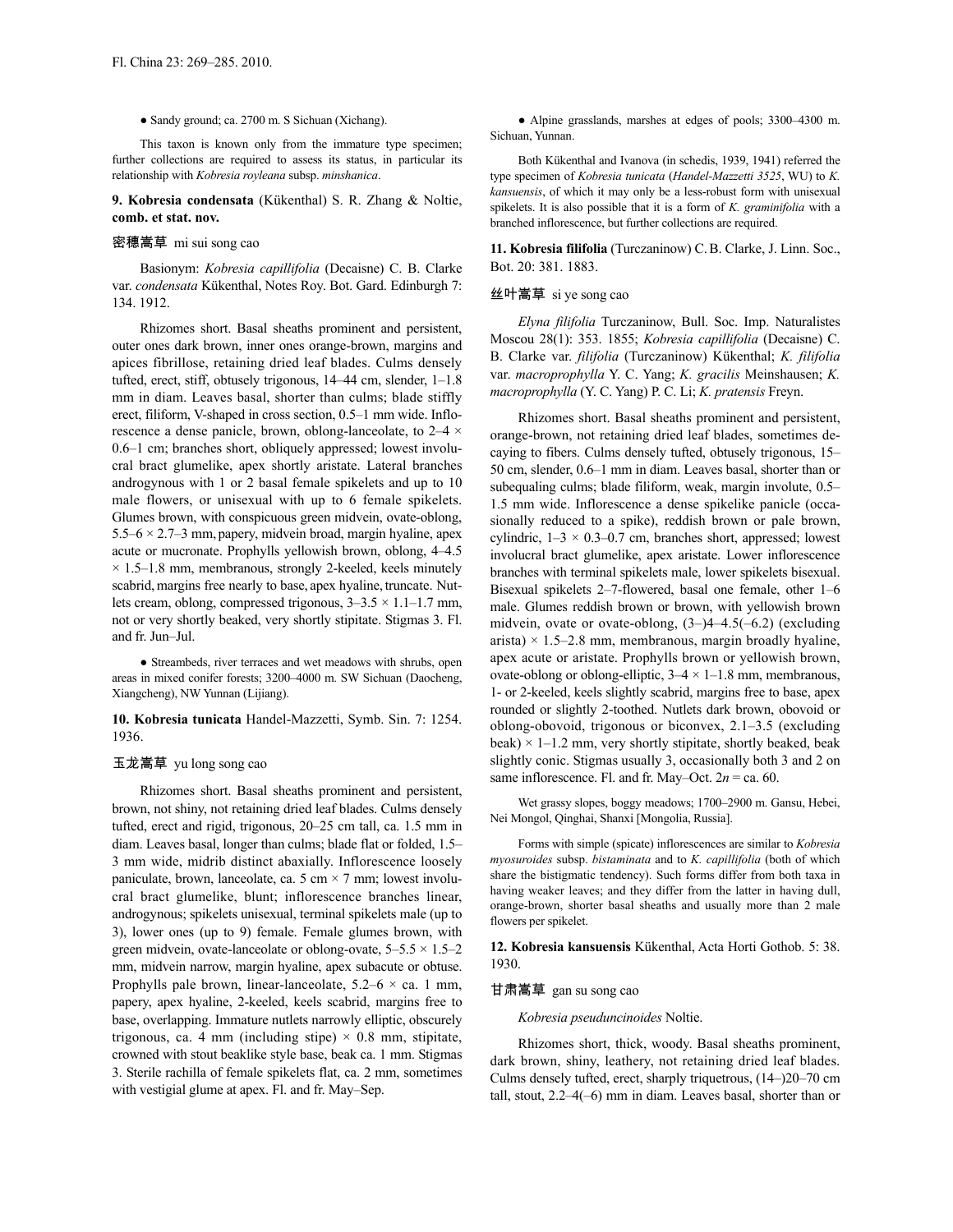$\pm$  equaling culms; blade flat, sometimes folded at base, 4–9 mm wide, midrib distinct abaxially. Inflorescence densely paniculate (occasionally spicate), brown or dark brown, partly green, narrowly oblong to lanceolate,  $(2-)3-6.5 \times 0.7-1.8$  cm, with numerous short, appressed branches; inflorescence branches simple; lowest involucral bract glumelike, broad green midvein elongated into filiform arista not exceeding inflorescence. Terminal spikelets of inflorescence branches male, lower ones bisexual with 1 basal female flower and 2–4(–6) distal male flowers, sometimes with some unisexual female ones above (or throughout). Glumes brown, with yellowish green or green midvein, oblong, oblong-elliptic, or oblong-ovate,  $5-10 \times 2-3.5$ mm, midvein narrow, margin narrowly hyaline near apex, apex acute to strongly aristate. Prophylls yellow or yellowish green in lower part, brown in upper part, narrowly oblong,  $4.5-7.4 \times$ 1–1.3 mm, papery, 2-keeled, keels minutely scabrid, sometimes 2–4-veined between keels, margins open to base. Nutlets brown or grayish brown, narrowly obovoid or narrowly oblong, trigonous,  $2.8-4(-5) \times 0.8-1$  mm, very shortly stipitate, shortly beaked, beak to 0.6 mm. Stigmas 3. Fl. and fr. May–Oct.

Shaded and wet places, open marshes, among shrubs, alpine meadows, grassy slopes, streamsides; 3000–4700 m. Gansu, Qinghai, Shaanxi, Sichuan, Xizang, Yunnan [Bhutan, Nepal].

Specimens from Bhutan, Nepal, and SE Xizang (described as *Kobresia pseuduncinoides*) tend to be extremely robust, with large prophylls and strongly aristate glumes, but variation in these characters is found to be continuous. Forms with simple spikes can be distinguished from robust forms of *K. cuneata* by their flat leaves.

#### **13. Kobresia royleana** (Nees) Boeckeler, Linnaea 39: 8. 1875.

### 喜马拉雅嵩草 xi ma la ya song cao

Rhizomes short, thick, woody. Basal sheaths prominent, brown or reddish brown, dull, not fibrillose, retaining dried leaf blades. Culms densely tufted, rigid, acutely trigonous, or subterete in lower part,  $(2-)6-75$  cm tall,  $1-2.5$  mm in diam. Leaves basal, shorter than culms; blade flat, 2–4 mm wide, midrib distinct abaxially. Inflorescence a dense or slightly loose panicle, brown,  $1-3.5 \times 0.6-1.2$  cm; inflorescence branches simple, obliquely ascending, decreasing in length toward apex; lowest involucral bract glumelike, apex aristate. Terminal spikelets of inflorescence branches male, lower ones bisexual or unisexual. Bisexual spikelets with 1 basal female flower and 2 or 3(–6) distal male flowers. Glumes brown, with green midvein, ovate-oblong,  $2.6-5.1 \times 1.7-3.5$  mm, margin hyaline or not, apex acute or aristate. Prophylls pale brown, oblong or oblonglanceolate, 2.7–5 mm, membranous, 2-keeled, keels scabrid, margins open to base. Nutlets narrowly oblong, trigonous, 1.7–4 mm, beak to 1 mm, very shortly stipitate. Sterile rachilla sometimes present in female spikelets, to 1/3 as long as nutlet. Stigmas 3. Fl. and fr. May–Sep.

Moist habitats, among scrub; 700–5200 m. Gansu, Qinghai, Sichuan, Xinjiang, Xizang, Yunnan [Afghanistan, India (Himachal Pradesh, Uttarakhand), Kashmir, Kyrgyzstan, Nepal, Pakistan, Tajikistan].

1a. Spikelets bisexual; culms rigid, acutely trigonous, or subterete in lower part, 5–35 cm tall, 1.5–2.5 mm in diam.; leaf blade 2–4 mm wide ..................... 13a. subsp. *royleana* 1b. Spikelets unisexual; culms trigonous, or subterete in lower part, 30–75 cm tall, slender,  $1-1.5(-1.8)$  mm in diam.; leaf blade 1.5–2(–2.5) mm wide ... 13b. subsp. *minshanica*

# **13a. Kobresia royleana** subsp. **royleana**

### 喜马拉雅嵩草(原亚种) xi ma la ya song cao (yuan ya zhong)

*Trilepis royleana* Nees, Edinburgh New Philos. J. 17: 267. 1834; *Elyna kokanica* Regel; *E. stenocarpa* Karelin & Kirilov; *Kobresia paniculata* Meinshausen; *K. royleana* var. *kokanica* (Regel) Kükenthal; *K. royleana* var. *paniculata* (Meinshausen) Kükenthal; *K. stenocarpa* (Karelin & Kirilov) Steudel; *K. stenocarpa* var. *royleana* (Nees) C. B. Clarke; *K. stenocarpa* var. *simplex* Y. C. Yang.

Culms rigid, acutely trigonous, or subterete in lower part, 5–35 cm tall, 1.5–2.5 mm in diam. Leaves basal, blade flat, 2–4 mm wide. Inflorescence a dense panicle, lower branches sometimes slightly distant,  $1-3.5 \times 0.6-1.2$  cm. Terminal spikelets of inflorescence branches male, lateral ones bisexual or unisexual. Lower spikelets of branches usually bisexual with 1 basal female flower and 2 or 3(–6) distal male flowers. Glumes ovateoblong,  $2.6-4.5 \times 3.2-3.5$  mm. Prophylls 3-5 mm. Nutlets 2.4-4 mm, beak to 1 mm.

Moist habitats; 700–5200 m. Gansu, Qinghai, Sichuan, Xinjiang, Xizang, Yunnan [Afghanistan, India (Himachal Pradesh, Uttarakhand), Kashmir, Kyrgyzstan, Nepal, Pakistan, Tajikistan].

Records of *Kobresia caricina* Willdenow (FRPS 12: 22–23. 2000) and *K. persica* Kükenthal & Bornmüller (loc. cit.: 35–36) are based on misidentifications of *K. royleana* subsp. *royleana*.

**13b. Kobresia royleana** subsp. **minshanica** (F. T. Wang & Tang ex Y. C. Yang) S. R. Zhang, Novon 9: 453. 1999.

### 岷山嵩草 min shan song cao

*Kobresia minshanica* F. T. Wang & Tang ex Y. C. Yang, Acta Biol. Plateau Sin. 2: 1. 1984; *K. menyuanica* Y. C. Yang.

Culms trigonous, or subterete in lower part, 30–75 cm tall, slender,  $1-1.5(-1.8)$  mm in diam. Leaf blade flat,  $1.5-2(-2.5)$ mm wide. Inflorescence narrowly paniculate, compact or slightly loose in lower part,  $1.2 - 3.5 \times 0.7 - 0.9$  cm. Lower spikelets of inflorescence branches usually unisexual with 1 female flower only (occasionally bisexual with 1 basal female flower and 2–5 distal male flowers). Glumes ovate-oblong, 3.3–5.1  $\times$ 1.7–2.1 mm. Prophylls 2.7–4.4 mm. Nutlets 1.7–3 mm, beak ca. 0.4 mm. Sterile rachilla in female spikelets much shorter than nutlet.

● Moist places, hillsides, among scrub; 2900–3800 m. Gansu, Qinghai, Sichuan, Yunnan.

**14. Kobresia macrantha** Boeckeler, Beitr. Cyper. 1: 39. 1888.

# 大花嵩草 da hua song cao

*Blysmocarex macrantha* (Boeckeler) K. V. Ivanova; *B. macrantha* subsp. *nudicarpa* (Y. C. Yang) D. S. Deng; *B. nudicarpa* Y. C. Yang; *Kobresia macrantha* var. *nudicarpa* (Y. C. Yang) P. C. Li; *K. nudicarpa* (Y. C. Yang) S. R. Zhang.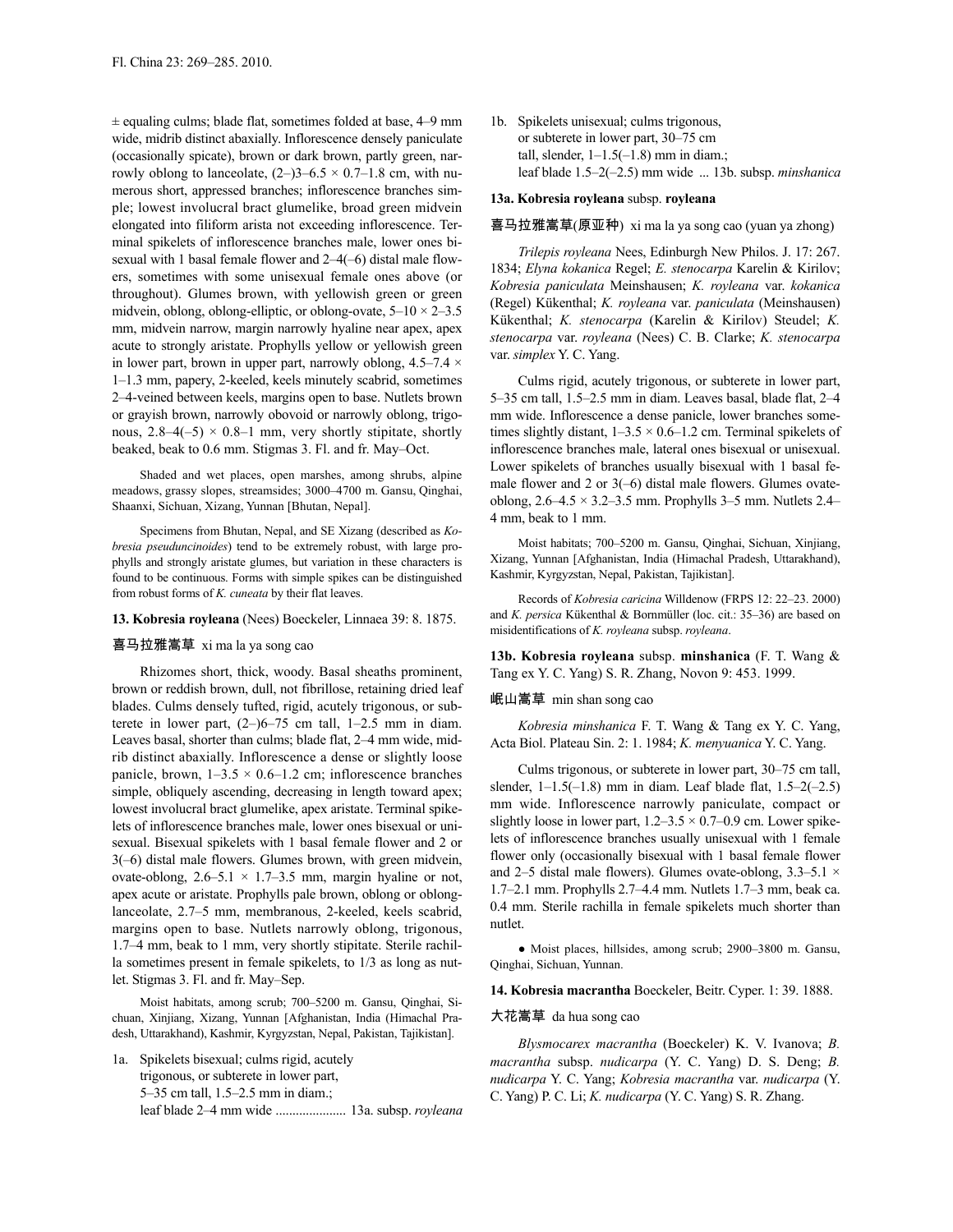Rhizomes elongate, slender, stoloniferous. Basal sheaths pale brown, retaining dried leaf blades. Culms scattered, erect, trigonous, 3–17 cm tall, 1–1.5 mm in diam. Leaves basal, shorter than culms; blade flat, 1–3 mm wide, midrib distinct abaxially. Inflorescence paniculate, cylindric to ovoid,  $1-2 \times$ 0.6–1 cm; inflorescence branches androgynous or unisexual (whole inflorescence sometimes  $\pm$  unisexual), lowest branch sometimes slightly distant; lowest involucral bract leaflike or glumelike, apex long aristate. Spikelets usually unisexual; glumes chestnut-brown with green midvein, ovate to ovate-lanceolate,  $4-6.3 \times 2-2.3$  mm, margin broadly hyaline, apex acute or obtuse. Prophylls yellowish brown, ovate-lanceolate, 3–3.6 × 1.2–2mm, thinly membranous, 2-keeled, keels smooth, margins free or connate at base. Nutlets elliptic-ovoid or subcircular, flattened,  $1.4-2 \times 0.8-1$  mm, not beaked, conspicuously stipitate, stipe 0.6–1 mm. Sterile rachilla of female spikelets terete, minute, subequaling stipe of nutlet. Stigmas 2, very long. Fl. and fr. Jun–Aug.

Open ground, sandy soils, meadows in river valleys; 2500–4800 m. Gansu, Qinghai, Sichuan, Xinjiang, Xizang [Nepal].

**15. Kobresia hohxilensis** R. F. Huang, Biol. & Human Physiol. Hoh Xil Region, 101. 1996.

## 匍茎嵩草 pu jing song cao

*Blysmocarex macrantha* (Boeckeler) K. V. Ivanova subsp. *stolonifera* (Y. C. Tang ex P. C. Li) D. S. Deng; *Kobresia stolonifera* Y. C. Tang ex P. C. Li.

Rhizomes elongate, slender, stoloniferous. Basal sheaths yellowish brown or brown, 2–5 cm, retaining dried leaf blades or not. Culms scattered, erect or curved, subterete, slender, 3–20 cm tall, 0.6–1 mm in diam. Leaves basal, shorter than culms; blade filiform, margin involute, 0.4–0.8 mm wide. Inflorescence narrowly paniculate, sometimes spicate, reddish brown, cylindric to narrowly ovoid,  $1.5-2 \times$  ca. 0.8 cm; lower inflorescence branches androgynous, or with mixed female and male spikelets, upper part of inflorescence spicate consisting of bisexual and terminal male spikelets; lowest involucral bract glumelike, apex long aristate. Spikelets unisexual and bisexual; glumes reddish brown, with yellowish brown midvein, narrowly ovate,  $5.6-6.5 \times 2-3$  mm, margin hyaline, apex rounded or acute. Prophylls yellow to yellowish brown, narrowly ovate, 4.3–6.5  $\times$  1.6–2.7 mm, papery to leathery, margins free or connate at base and overlapping. Nutlets broadly oblong, flattened,  $2-3 \times 1.5-1.8$  mm, not beaked, stipe 0.6–1 mm. Sterile rachilla of female spikelets terete, minute. Stigmas 2, very long, slender. Fl. and fr. Jun–Sep.

● Sandy or rocky and sandy ground, open grassy plains; 3100– 4900 m. Gansu, Qinghai, Xizang.

**16. Kobresia inflata** P. C. Li in S. Y. Jin & Y. L. Chen, Cat. Type Spec. Herb. China (Suppl.), 73. 1999.

# 膨囊嵩草 peng nang song cao

Rhizomes obliquely and shortly elongate. Basal sheaths yellowish brown, dull, retaining dried leaf blades. Culms tufted, obscurely trigonous,  $4-12$  cm tall, usually slender,  $0.6(-1.4)$  mm in diam. Leaves basal, shorter than culms, curved; blade flat, 2–3 mm wide, midrib distinct abaxially. Inflorescence spicate or sometimes paniculate,  $2-2.5 \times 0.7-2$  cm, predominantly unisexual; branches if present short, appressed; lowest involucral bract glumelike, apex aristate to varying degrees. Spikelets unisexual (sometimes bisexual), shortly stipitate; glumes brown to yellowish brown, ovate,  $4-7.2 \times 3-3.5$  mm. Prophylls brown or yellowish green marked with brown, utriculiform, inflated (not tightly appressed to nutlet at maturity), ovoid, beaked,  $5.5-8 \times 2.3-3$  mm, thickly papery or leathery, 2-keeled, keels smooth, apex weakly notched. Nutlets obovoid, triquetrous,  $2.5-4 \times 1.8-2.5$  mm, not beaked, style base disklike. Sterile rachilla of female spikelets flat, subequaling or exceeding nutlet, sometimes with 1 or 2 male flowers distally. Stigmas 3. Fl. and fr. Jul–Sep.

Alpine meadows, grasslands on slopes, dry banks by streams, scree; 3600–4600 m. Xizang, Yunnan [Bhutan].

This species is similar to *Kobresia nitens* C. B. Clarke of the W Himalayas, which differs in having bisexual spikelets.

**17. Kobresia yadongensis** Y. C. Yang in C. Y. Wu, Fl. Xizang. 5: 387. 1987.

# 亚东嵩草 ya dong song cao

Plants forming dense, round patches; rhizomes very short. Basal sheaths prominent and persistent, brown, dull, not retaining dried leaf blades. Culms erect, subterete, dwarf, ca. 0.5(–4) cm tall, scarcely emerging from sheaths. Leaves basal, usually longer than culms (to 1.5 cm); blade stiffly erect, filiform, ca. 0.8 mm wide, margin involute. Inflorescence spicate, unisexual; all spikelets 1-flowered. Male spikes not seen. Female spike pale brown, subspherical, ca. 1 cm, spikelets ca. 5; lowest involucral bract glumelike with long green arista. Female glumes ovate, ca. 5 (excluding arista)  $\times$  3.5 mm, brown laterally, with yellowish green midrib, midrib broad, 3-veined, margin broadly hyaline, apex acute or aristate.Prophylls flushed brown, utriculiform, triangular-ovoid, inflated (not tightly appressed to nutlet at maturity),  $4-5 \times 2.5-4$  mm, thickly papery or leathery, keels obscure, minutely hispid, margins fused to above middle, apex acute, notched. Nutlets triangular-ovoid, 3 lobed,  $2.5-3 \times$  ca. 2.3 mm, attenuate to apex. Stigmas 3. Sterile rachillas flat, minute, ca. 1/3 as long as nutlet. Fl. and fr. Sep.

● Alpine meadows, gravelly river terraces; 4800–5100 m. S Xizang (upper Targo Tsangpo basin, Yadong).

**18. Kobresia humilis** (C. A. Meyer ex Trautvetter) Sergievskaja in Komarov, Fl. URSS 3: 111. 1935.

### 矮生嵩草 ai sheng song cao

*Elyna humilis* C. A. Meyer ex Trautvetter, Trudy Imp. S.- Peterburgsk. Bot. Sada 1: 21. 1871; *Kobresia royleana* (Nees) Boeckeler var. *humilis* (C. A. Meyer ex Trautvetter) Kükenthal.

Rhizomes short. Basal sheaths prominent, pale brown to brown, dull, retaining dried leaf blades. Culms densely tufted, erect, obtusely trigonous, 2–15 cm tall, 0.8–1.5 mm in diam. Leaves basal, shorter than culms, sometimes recurved; blade flat, midrib distinct abaxially, folded at base, 1–2.2 mm wide.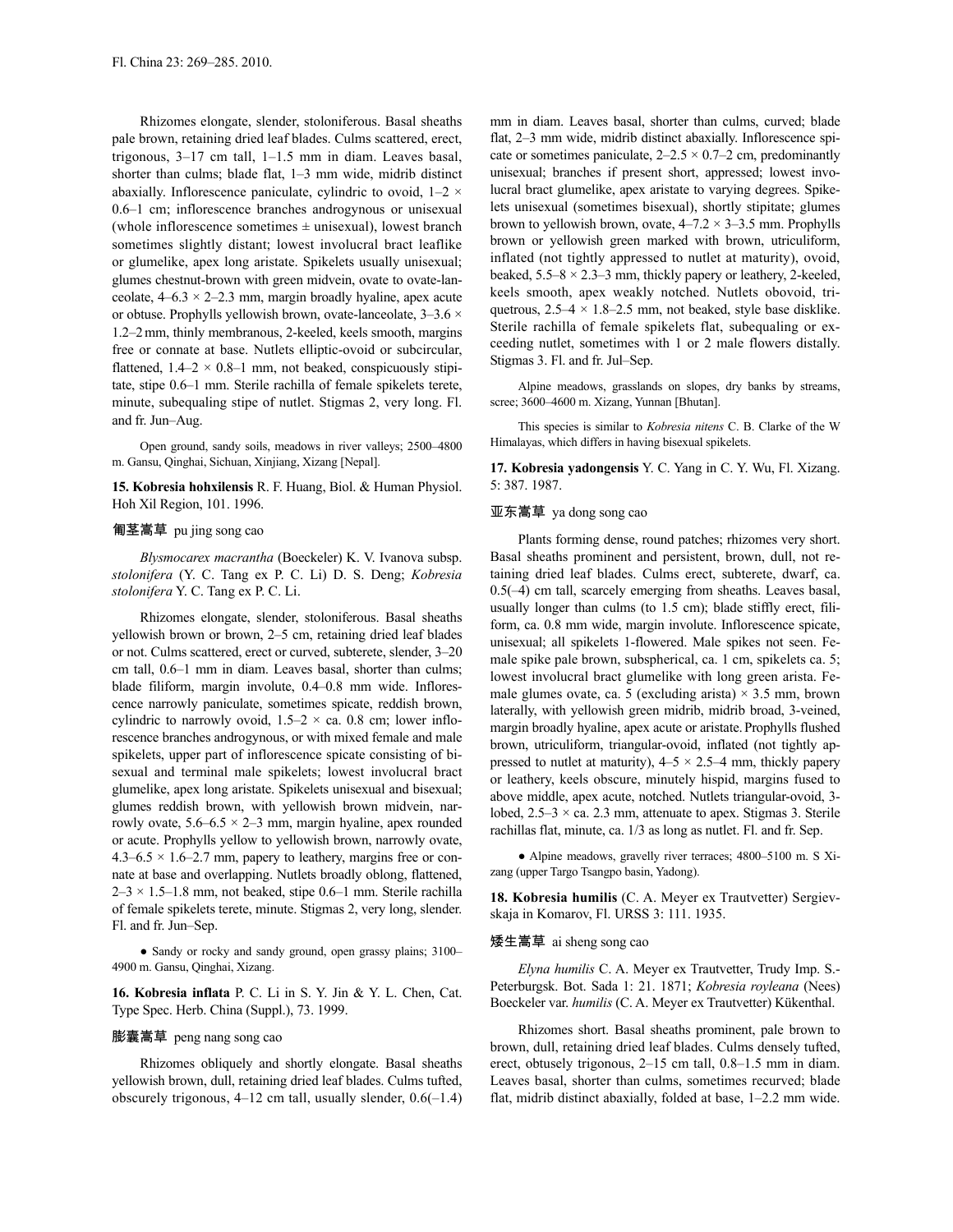Inflorescence spicate, brown, densely cylindric,  $0.8-1.7 \times 0.4-$ 0.6 cm, with up to 10 spikelets; lowest involucral bract glumelike, aristate. Terminal spikelets of inflorescence male, lower ones bisexual with 1 basal female flower and 2–7 distal male flowers. Glumes brown, with a yellowish green or green midvein, oblong, ovate-elliptic, or ovate,  $3-5 \times 1.5-2.5$  mm, margin broadly hyaline, apex obtuse or rounded, sometimes aristate. Prophylls pale brown, oblong or elliptic,  $3-5 \times 1.5-2$  mm, membranous, glabrous, 2-keeled, keels scabrid, margins open to base. Nutlets brown or grayish brown, narrowly obovoid or elliptic, trigonous,  $2.5-3 \times 1-1.5$  mm, very shortly stipitate, shortly beaked. Stigmas usually 3. Fl. and fr. Jun–Sep.

Sunny slopes, alpine meadows; 2500–4400 m. ?Ningxia, ?Qinghai, Xinjiang, Xizang [Afghanistan, India (Sikkim), Kazakhstan, Kyrgyzstan, Mongolia, Nepal, Pakistan, Tajikistan, Uzbekistan; SW Asia].

This species sometimes has two stigmas, and may then resemble *Kobresia pusilla*.

**19. Kobresia duthiei** C. B. Clarke in J. D. Hooker, Fl. Brit. India 6: 697. 1894.

#### 线形嵩草 xian xing song cao

Rhizomes short. Basal sheaths persistent, brown, reddish brown, or yellowish brown, dull, not fibrillose, retaining dead leaf blades or not. Culms densely tufted, stiffly erect, subterete, (0.5–)4–20(–40) cm tall, 0.6–1.2 mm in diam. Leaves basal, shorter than culms; blade flat, 1.4–2.3 mm wide, midrib distinct abaxially. Inflorescence spicate, greenish or pale brown, linear or linear-oblong,  $1-5 \times 0.2-0.4$  cm, dense; all spikelets bisexual, occasionally male flowers reduced; lowest involucral bract glumelike, apex acute or aristate. Spikelets usually 2-flowered, basal one female, distal one male. Glumes pale brown laterally, with green midvein, ovate,  $2-4.5 \times 1.5-2.6$  mm, midvein broad, 3-ribbed, margin hyaline, apex acute or obtuse, sometimes with very short scabrid arista; male glume 2.3–3.6 mm, stamen 1. Prophylls pale green or yellowish brown with ferruginous spots and lines, oblong or linear-oblong,  $(2.2-)3-5 \times 0.7-1$  mm, membranous, 2-keeled, keels scabrid, margins united to above middle, apex obtuse or 2-toothed. Nutlets pale brown, narrowly oblong, trigonous, 1.9–2.8 (excluding beak)  $\times$  0.6–0.9 mm, beak 0.5–1.5 mm, exserted from prophyll when mature, shortly stipitate. Stigmas 3. Fl. and fr. May–Sep.

Bare mossy peat, wet and open marshes, exposed and dry rocky ridges, grassy slopes; 3600–4600 m. Sichuan, Xizang, Yunnan [Bhutan, India (Sikkim, Uttarakhand), Nepal].

**20. Kobresia filicina** (C. B. Clarke) C. B. Clarke in J. D. Hooker, Fl. Brit. India 6: 696. 1894.

#### 蕨状嵩草 jue zhuang song cao

*Hemicarex filicina* C. B. Clarke, J. Linn. Soc., Bot. 20: 384. 1883; *Kobresia filicina* var. *subfilicinoides* P. C. Li.

Rhizomes short. Basal sheaths persistent, brown, reddish brown, or yellowish brown, dull, not fibrillose, retaining a few dried leaf blades. Culms tufted, flaccid or slightly stiff, obtusely trigonous, 8–35 cm tall, slender, 0.4–0.8 mm in diam. Leaves basal, slightly shorter than to exceeding culms; blade flat or partly folded,  $0.6-2(-3)$  mm wide, usually flaccid, midrib distinct abaxially. Inflorescence spicate, yellowish green or partly brown, linear or linear-oblong,  $1-4(-5) \times 0.1-0.3$  cm, dense above, basal spikelets usually slightly distant; a few terminal spikelets male, lower ones bisexual; lowest involucral bract glumelike, apex aristate, arista to 8 mm. Bisexual spikelets usually 2-flowered, basal one female, distal one male, male flower with 1 or 2(or 3) stamens. Glumes yellowish brown laterally, with green midvein, ovate-oblong, 2–3 (excluding arista)  $\times$  0.5–1 mm, midvein broad, 3-ribbed, margin hyaline, apex aristate or acute, arista to 2 mm. Prophylls yellowish green or yellowish brown with ferruginous spots and lines, oblong or linear-oblong,  $2-2.6 \times 0.5-0.7$  mm, membranous, 2-keeled (sometimes obscurely), keels scabrid, margins open to middle part or below, apex rounded. Nutlets narrowly oblong, trigonous,  $1.9-2.4$  (excluding beak)  $\times$  ca. 0.6 mm, beak ca. 0.5 mm, exserted from prophylls when mature, shortly stipitate, stipe ca. 0.2 mm. Stigmas 3, short. Fl. and fr. Jul–Oct.

Forest understories, dry riverbeds, on rocks; 2000–4000 m. Sichuan, Xizang, Yunnan [Bhutan, India (Himachal Pradesh, Sikkim, Uttarakhand), Nepal].

A specimen with wide leaves and long spikes from Yunnan was described as *Kobresia filicina* var. *subfilicinoides*, but similar forms have been seen from Nepal and are not worth taxonomic recognition.

**21. Kobresia robusta** Maximowicz, Bull. Acad. Imp. Sci. Saint-Pétersbourg 29: 218. 1883.

#### 粗壮嵩草 cu zhuang song cao

*Kobresia robusta* var. *sargentiana* (Hemsley) Kükenthal; *K. sargentiana* Hemsley.

Rhizomes short or obliquely elongated and rarely stoloniferous, thick, woody. Basal sheaths prominent and persistent, yellow to yellowish brown, slightly shiny, to 5 cm, not retaining dried leaf blades. Culms tufted, erect or curved, rigid, obtusely trigonous or subterete, 5–60 cm tall, stout, 1.2–3 mm in diam. Leaves basal, longer or shorter than culms; blade rigid, erect or curved, filiform, 0.7–1.7(–2) mm wide, margin involute. Inflorescence densely spicate, with ca. 10 spikelets, lower spikelets sometimes distant, very pale orange-brown, cylindric, 2–5  $\times$ 0.4–0.8 cm; terminal spikelets male, lower spikelets bisexual; lowest involucral bract glumelike, apex rounded. Bisexual spikelets with 1 basal female flower and 1–3 distal male flowers. Glumes yellowish brown laterally, with pale yellow to yellow midvein, broadly ovate,  $(7.2-)7.8-10 \times 5.5-6.5$  mm, midvein broad, 3–9-veined, margin very broadly hyaline, apex obtuse. Prophylls yellowish brown, utricle-like, broadly elliptic or ovate-elliptic, abruptly narrowed above,  $6.5-10 \times 2.5-3.5$  mm, membranous, obscurely 2-keeled, keels smooth, margins free in upper 1/3 or almost to base. Nutlets grayish brown, oblong or broadly elliptic, trigonous, concave,  $4-5 \times 2-2.4$  mm, very shortly beaked, stipitate, stipe ca. 1 mm. Stigmas 3. Fl. and fr. May–Sep.

● Sandy soils, herb-rich meadows; 2900–5200 m. Gansu, Qinghai, Xinjiang, Xizang [?Mongolia].

**22. Kobresia burangensis** Y. C.Yang, Fl. Xizang. 5: 374. 1987.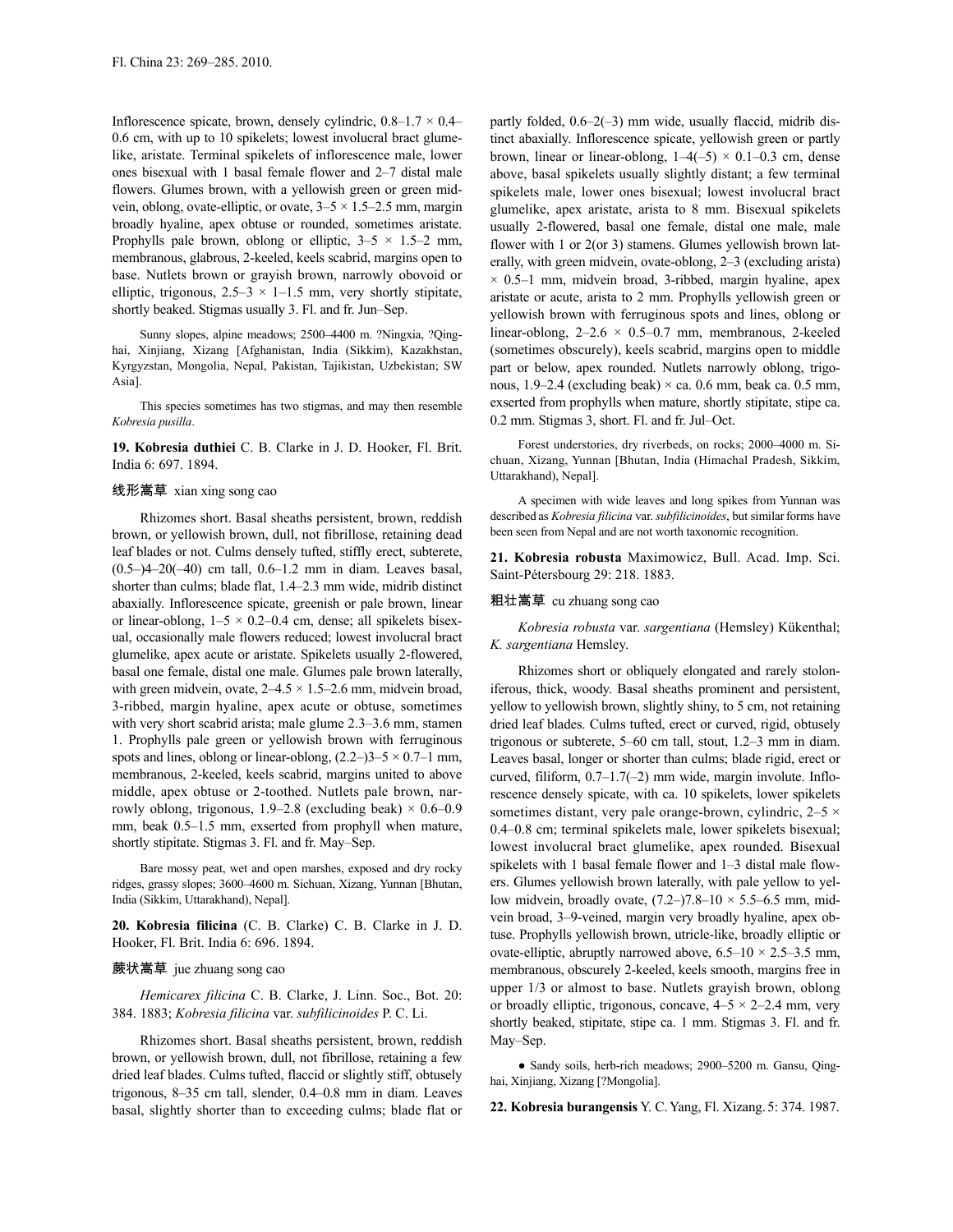# 普兰嵩草 pu lan song cao

Rhizomes short.Basal sheaths prominent, yellowish brown to pale brown, shiny, not retaining dried leaf blades. Culms densely tufted, rigid and erect, subterete, 8–12 cm tall, 1–1.2 mm in diam. Leaves basal, erect, longer than or  $\pm$  equaling culms; blade filiform, 0.5–0.8 mm wide, margin involute. Inflorescence densely spicate, yellowish brown, narrowly elliptic to lanceolate,  $1.8-2(-2.5) \times 0.2-0.3$  cm; terminal spikelets male, lower ones bisexual; lowest involucral bract glumelike, apex obtuse or rounded. Bisexual spikelets with 1 basal female flower and 2 or 3 distal male flowers. Glumes yellowish brown, with pale green or yellowish green midvein, ovate-oblong or oblong,  $5-7 \times 2.5-3$  mm, obtuse and rounded, midvein broad, margin broadly hyaline. Prophylls lower part pale yellow, upper part brown, obovate-oblong,  $3.5-4 \times$  ca. 1.2 mm, membranous, apex truncate and hyaline, 2-keeled, keels slightly scabrid, margins united from base to halfway. Immature nutlets elliptic, obscurely trigonous. Stigmas 3. Fl. Jul.

● Grassy slopes; ca. 5000 m. SW Xizang (Burang).

This species is known only from the immature type specimen.

**23. Kobresia cuneata** Kükenthal, Acta Horti Gothob. 5: 39. 1930.

#### 截形嵩草 jie xing song cao

*Kobresia lepidochlamys* F. T. Wang & Tang ex P. C. Li.

Rhizomes short, thick, woody. Basal sheaths prominent, brown or dark brown, margins fibrillose, retaining dried leaf blades. Culms densely tufted, erect and stout, obtusely trigonous, (10–)15–45 cm tall, 1.5–2.5 mm in diam. Leaves basal, shorter than or  $\pm$  equaling culms; blade filiform, 1–3(–5) mm wide, V- or U-shaped in cross section, midrib not distinct abaxially. Inflorescence a dense spike, sometimes interrupted at base, brown or dark brown, oblong to narrowly oblong,  $2-6 \times 0.5-$ 1.2 cm; lowest involucral bract glumelike, apex aristate. Spikelets (except a few terminal ones that may be male only) bisexual with a basal female flower and  $(1-)3-7$  distal male flowers; glumes brown or chestnut-brown, with yellowish green or green midvein, oblong, oblong-elliptic, or oblong-ovate, 5–6 × 2–3 mm, margin hyaline or not, apex obtuse or rounded and aristate; arista sinuate, 1–5 mm, margin hispid. Prophylls yellow or whitish yellow in lower part, brown above, oblong, 5–8  $\times$  1.8–3 mm, papery, 2-keeled, keels smooth or very minutely scabrid, with up to 8 veins between keels, margins open to base, apex truncate. Nutlets yellow or yellowish brown, oblong, trigonous,  $3-4.5 \times 2-3$  mm, very shortly stipitate, not or shortly beaked. Stigmas 3. Fl. and fr. May–Sep.

● Alpine meadows among shrubs, alpine swampy meadows, wet grassy slopes, grassy areas under woods; 3000–4800 m. Gansu, ?Qinghai, Sichuan, Xizang, Yunnan.

This is like a robust form of *Kobresia schoenoides*, from which it is distinguished by its fibrillose sheaths; longer spikes; midribs of glumes broader, green, developed into an arista; and nutlets larger, narrower. In the description of *K. lepidochlamys*, the male flowers were misinterpreted as perianth scales. A specimen from Yunnan (*Rock 9600*) is intermediate between *K. cuneata* and *K. kansuensis*: it has the spicate inflorescence and fibrillose leaf sheaths of the former, but the very robust habit and flat leaves (midribs distinct abaxially) of the latter.

**24. Kobresia schoenoides** (C. A. Meyer) Steudel, Syn. Pl. Glumac. 2: 246. 1855.

### 赤箭嵩草 chi jian song cao

*Elyna schoenoides* C. A. Meyer in Ledebour, Fl. Altaic. 4: 235. 1833; *Kobresia deasyi* C. B. Clarke; *K. glaucifolia* F. T. Wang & Tang ex P. C. Li; *K. lacustris* P. C. Li; *K. maquensis* Y. C. Yang; *K. pamiroalaica* K. V. Ivanova; *K. septatonodosa* T. Koyama.

Rhizomes short. Basal sheaths prominent, commonly yellowish- to reddish brown (occasionally dark brown), shiny, leathery, not retaining dried leaf blades. Culms densely tufted, erect, subterete or upper part trigonous, 3–60(–70) cm tall, stout, 1–2.5 mm in diam. Leaves basal, erect or sometimes curved, longer or shorter than culms; blade filiform, 1–2 mm wide, midrib not distinct abaxially, margin involute. Inflorescence densely spicate, dark to yellowish brown, oblong to clavate, occasionally ovate or narrowly ovate,  $1-4 \times 0.2-1$  cm. Spikelets (except a few terminal ones that may be male only) bisexual; lowest involucral bract glumelike, apex aristate or not. Bisexual spikelets with 1 basal female flower and (1–)4–7 distal male flowers; glumes brown, with yellowish green midvein, oblong to narrowly ovate or sometimes broadly ovate,  $3-6 \times$ 1.2–3.6 mm, midvein broad, margin broadly to narrowly hyaline, apex obtuse or mucronate. Prophylls yellowish brown to brown, oblong, narrowly elliptic, or lanceolate,  $(3-)3.5-7.3 \times$ (0.9–)1.4–2.5 mm, papery to membranous, 2-keeled (sometimes obscurely so), keels smooth, sometimes many veined between keels, margins free to base. Nutlets pale yellow to grayish brown, obovoid or oblong-obovoid, trigonous, 1.7–3.5  $\times$  1–2.1 mm, 1/2–2/3 as long as prophyll, shortly stipitate, shortly beaked, beak 0.5–0.7 mm. Stigmas 3. Fl. and fr. May– Sep.

Boggy places among shrubs, sedge moors, streamsides, shaded places; 2500–5800 m. Gansu, Qinghai, Sichuan, Xinjiang, Xizang, Yunnan [Afghanistan, Bhutan, India (Himachal Pradesh, Sikkim), Kashmir, Kazakhstan, Kyrgyzstan, Mongolia, Nepal, Pakistan, Russia, Tajikistan, Uzbekistan; SW Asia (Iran)].

**25. Kobresia setschwanensis** Handel-Mazzetti, Symb. Sin. 7: 1254. 1936.

# 四川嵩草 si chuan song cao

*Kobresia handel-mazzettii* K. V. Ivanova; *K. longearistita* P. C. Li; *K. pinetorum* F. T. Wang & Tang ex P. C. Li.

Rhizomes short. Basal sheaths prominent and persistent, pale brown, dull or slightly shiny, not fibrillose, not retaining dried leaf blades. Culms densely tufted, stiffly erect, obtusely trigonous, 5–20(–40) cm, slender, 0.7–1.3 mm in diam. Leaves basal, shorter than culms; blade folded or margin involute, stiff, 1–2 mm wide, midrib not distinct abaxially. Inflorescence usually a dense spike (occasionally with 1 or 2 branches at base), greenish brown, cylindric,  $1-3.5 \times 0.3-0.6$  cm; lowest involucral bract glumelike, apex long or shortly aristate; terminal few spikelets male, lower ones bisexual with 1 female and 2–5 male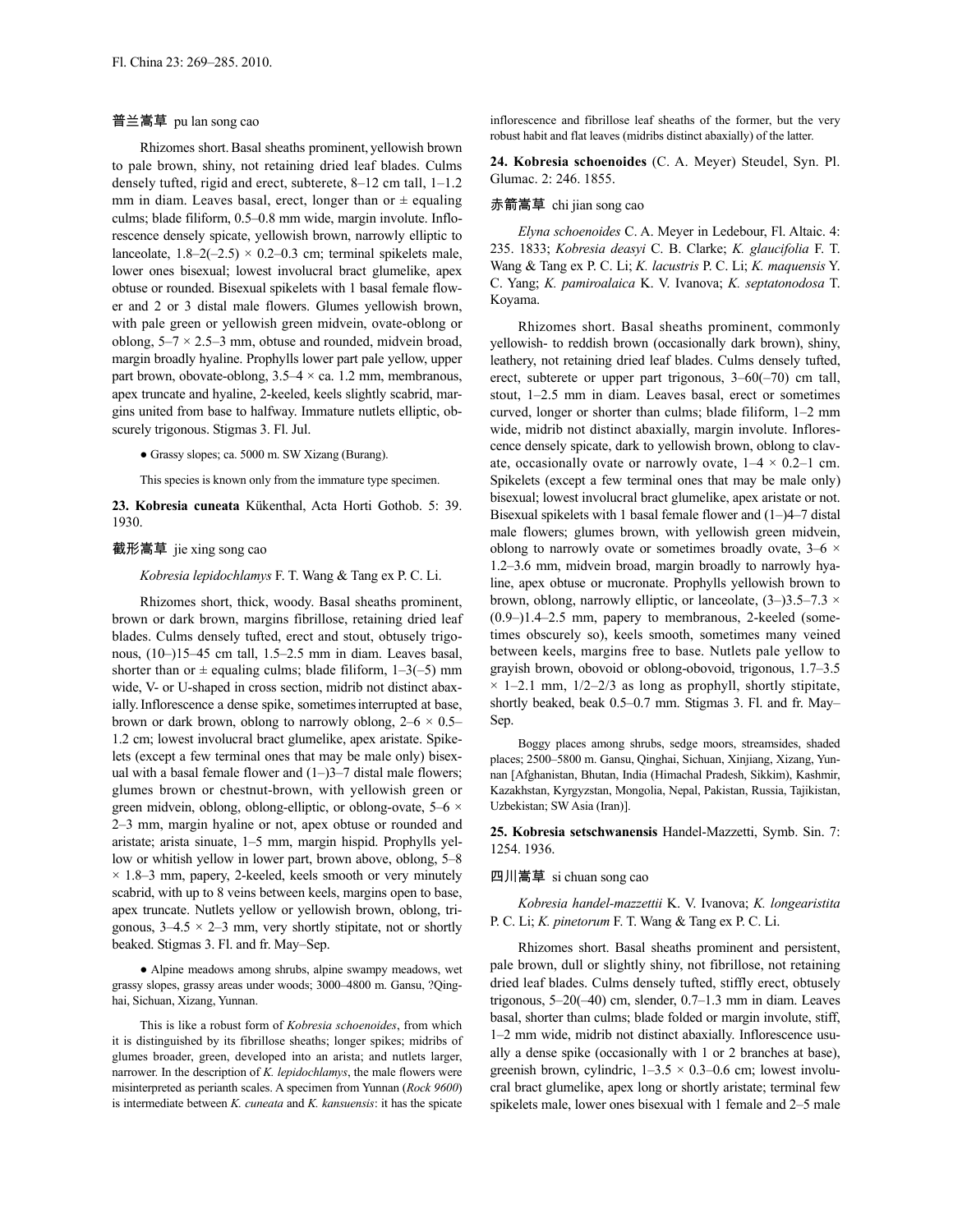flowers. Glumes brown, with yellowish green to green midvein, oblong-ovate to oblong-lanceolate,  $3-4.5 \times 1.5-2.5$  mm, papery, midvein broad, margin usually narrowly hyaline, apex usually subacute, sometimes shortly aristate. Prophylls yellowish brown, oblong,  $2-4.5 \times 1-1.6$  mm, membranous, 2-keeled, keels smooth or slightly scabrid, sometimes veined between keels, margins free nearly to base, apex rounded or acute. Nutlets yellowish, narrowly obovoid, compressed trigonous, 2.1–3  $\times$  1–1.3 mm, not beaked, subsessile. Stigmas 3. Fl. and fr. May– Sep.

● Grassy slopes, alpine meadows, swampy meadows and marshes by lakes, dry limestone slopes, forest (including *Pinus*) understories, *Quercus* scrub; 2300–4300 m. Gansu, Qinghai, Sichuan, Xizang, Yunnan.

This is a slender version of *Kobresia schoenoides* with narrower spikes—linking that species with *K. capillifolia* and *K. tibetica*, together forming a complex that requires further work.

Plants with slender culms, filiform leaves, and small spikes from *Pinus* forests (i.e., dry habitats) in NW Yunnan were described as *Kobresia pinetorum*; but specimens with equally small spikes have been seen from wet habitats, and forms from *Pinus* forests with robust culms and larger spikes are also known: all of these seem best referred to a variable *K. setschwanensis*.

**26. Kobresia capillifolia** (Decaisne) C.B. Clarke, J. Linn. Soc., Bot. 20: 378. 1883.

### 线叶嵩草 xian ye song cao

*Elyna capillifolia* Decaisne in Jacquemont, Voy. Inde 4(Bot.): 173. 1844; *Kobresia brunnescens* Boeckeler; *K. capilliformis* N. A. Ivanova; *K. elata* Boeckeler; *K. kashgarica* Dickoré; *K. macrolepis* Meinshausen; *K. ×ovczinnikovii* T. V. Egorova; *K. yushuensis* Y. C. Yang.

Rhizomes short. Basal sheaths prominent and persistent, brown to dark brown, often shiny, apices and margins sometimes fibrillose, not retaining dried leaf blades. Culms densely tufted, erect, slightly stiff, obtusely trigonous, (5–)10–45 cm tall, slender, 0.6–1 mm in diam. Leaves basal, shorter than to equaling culms; blade stiffly erect, filiform (tubular in section), margin involute, 0.7–1 mm wide. Inflorescence a dense spike, lowest spikelets sometimes slightly distant, brown, narrowly cylindric,  $2-4.5 \times 0.2-0.4$  cm; lowest involucral bract glumelike, apex aristate or not; terminal few spikelets male, lower ones bisexual. Bisexual spikelets with 1 basal female floret and (1 or)2–4 distal male florets. Glumes pale brown to dark brown, with yellowish green to green midvein, usually broadly oblonglanceolate to ovate,  $4-6 \times 2.5-2.8$  mm, papery, midvein narrow or wide, margin broadly hyaline, apex usually rounded. Prophylls brown, oblong, lanceolate, or elliptic,  $2.5-5.3 \times 0.8-1.8$ mm, membranous, 1- or 2-keeled, keels smooth or slightly scabrid, margins free nearly to base, apex rounded or truncate. Nutlets brown to dark brown, elliptic to obovoid, trigonous,  $(2-)2.5-3.5 \times 0.8-1.6$  mm, shortly beaked, subsessile. Stigmas (2 or)3. Fl. and fr. May–Sep.

Dry and open grassy and rocky slopes, slopes in *Juniperus* scrub, disturbed slopes in *Picea* forests, grassy areas within *Abies* forests; 2000–4800 m. Gansu, Qinghai, Sichuan, Xinjiang, Xizang [Afghanistan, Bhutan, India (Himachal Pradesh, Sikkim), Kashmir, Kazakhstan, Kyrgyzstan, Mongolia, Nepal, Pakistan, Tajikistan].

*Kobresia kashgarica*, described from high elevations in Xinjiang, appears to be an extremely reduced form of *K. capillifolia* but is also similar to *K. myosuroides* subsp. *bistaminata*. Reduced forms of many species can be found; they appear to represent phenotypic responses to extreme habitats and (while often difficult to identify) do not merit specific treatment.

**27. Kobresia tibetica** Maximowicz, Bull.Acad.Imp. Sci. Saint-Pétersbourg 29: 219. 1883.

# 西藏嵩草 xi zang song cao

*Kobresia capillifolia* (Decaisne) C. B. Clarke var. *tibetica* (Maximowicz) Kükenthal.

Rhizomes short. Basal sheaths prominent, brown to dark brown, dull, not retaining dried leaf blades. Culms densely tufted, rigid and erect, subterete or upper part trigonous, 10–40 cm tall, 1–1.5 mm in diam. Leaves basal, erect, shorter than culms; blade filiform (tubular in section), 0.5–1 mm wide. Inflorescence spicate, brown or dark brown, broadly and densely cylindric,  $1-2.5 \times 0.3-0.4$  cm; terminal spikelets male, lower ones bisexual; lowest involucral bract glumelike, apex aristate or not. Bisexual spikelets with a basal female flower and 2–4 distal male flowers. Glumes brown or dark brown, with pale midvein, oblong to ovate-oblong,  $3.5-4.5 \times 1.5-2.5$  mm, obtuse, midvein narrow, margin narrowly hyaline or not. Prophylls pale colored to yellowish brown or occasionally brown, oblong-ovate,  $2.1-3 \times 1-1.4$  mm, hyaline to very thinly membranous, usually without keels and veins, rarely obscurely keeled, margins free to base. Nutlets brown or dark brown, oblong or narrowly ovoid-oblong, flattened-trigonous, slightly shorter than prophylls,  $1.5-2.5(-3) \times 1-1.4$  mm, very shortly stipitate, shortly beaked. Stigmas 3. Fl. and fr. May–Aug.

● Alpine swampy meadows, weedy plains, marshes, riversides; 2500–4600 m. Gansu, Qinghai, Sichuan, Xinjiang, Xizang.

This species is distinguished from *Kobresia capillifolia* with difficulty: the culm is wider, and longer in relation to the leaves, and the spike is shorter in proportion to breadth, and much shorter in proportion to the length of the culm (resembling an *Eleocharis*).

**28. Kobresia myosuroides** (Villars) Fiori in Fioiri et al., Fl. Italia 1: 125. 1896.

# 嵩草 song cao

Rhizomes short. Basal sheaths prominent and persistent, reddish brown to dark brown, dull or slightly shiny, margins and apices sometimes fibrillose, not retaining dried leaf blades. Culms densely tufted, erect, slightly stiff, obtusely trigonous or subterete, 3–30(–40) cm tall, 0.5–1 mm in diam. Leaves basal, shorter than or ca. as long as culms; blades stiffly erect, filiform (tubular in cross section), 0.25–0.7 mm wide. Inflorescence a dense spike, reddish brown to brown, narrowly cylindric,  $1-3 \times$ 0.2–0.3 cm, lowest spikelets sometimes slightly distant; lowest involucral bract glumelike, apex aristate or not; a few terminal spikelets male, others bisexual (lower ones occasionally female only). Bisexual spikelets with basal female flower and 1(or 2) male flowers. Glumes yellowish- or reddish brown to dark brown, with pale midvein, ovate or oblong-ovate,  $2-4 \times 1.2-2.7$ mm, submembranous, midvein very narrow, margin broadly to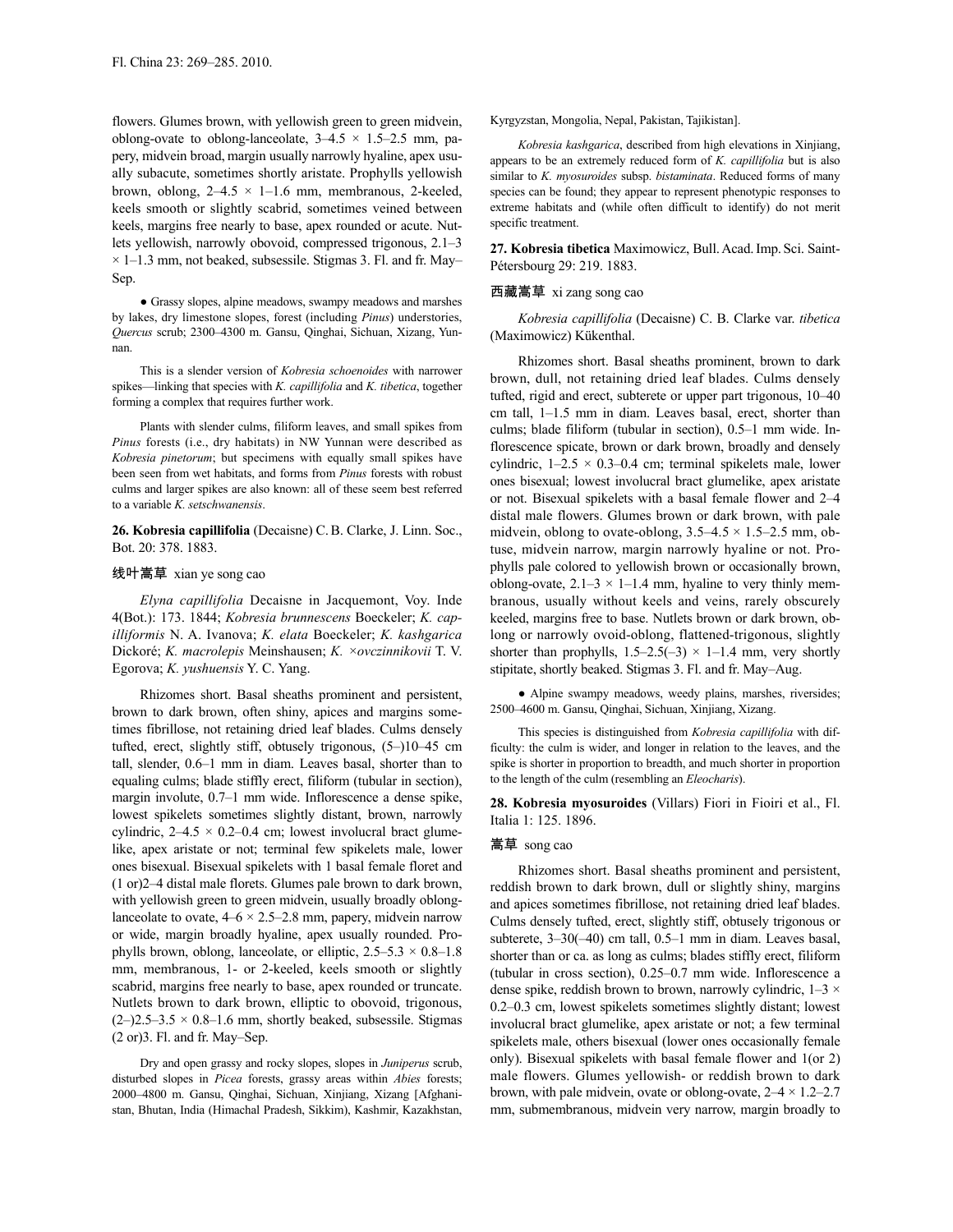not or narrowly hyaline, apex acute or rounded. Prophylls pale below, brown above, oblong or oblong-ovate,  $2.2-3.5 \times 1-1.4$ mm, membranous, 2-keeled, keels slightly scabrid, margins free to lower 1/3 or nearly to base, upper margin hyaline, apex rounded or acute. Nutlets brown to dark brown, slightly shiny, oblong-obovoid, trigonous or flattened-trigonous, 1.8–3 (including beak)  $\times$  0.8–1 mm, shortly beaked, subsessile. Stigmas 2 or 3 (sometimes both on same plant). Fl. and fr. May–Sep. 2*n*  $= 56.$ 

Moist or dry open places in calcareous soils, alpine meadows, on rocks, dry ridges, grassy slopes, among shrubs; 1500–4500 m. Gansu, Hebei, Jilin, Nei Mongol, Ningxia, Qinghai, Shanxi, Sichuan, Xinjiang, Xizang [Japan, Kazakhstan, Korea, Mongolia, Russia; Europe, North America].

- 1a. Stigmas 3; glumes 2.5–4 mm, usually pale brown; nutlets ca. 2.5 mm .................................... 28a. subsp. *myosuroides* 1b. Stigmas usually 2, but sometimes
- 3, or a mixture of both on same plant; glumes 2–3 mm, dark brown; nutlets 1.8–2.3 mm ........... 28b. subsp. *bistaminata*

### **28a. Kobresia myosuroides** subsp. **myosuroides**

#### 嵩草(原亚种) song cao (yuan ya zhong)

*Carex myosuroides* Villars, Prosp. Hist. Pl. Dauphiné, 17. 1779; *C. affinis* R. Brown; *C. bellardii* Allioni; *Elyna myosuroides* (Villars) Fritsch ex Janchen; *E. spicata* Schrader; *Kobresia bellardii* (Allioni) Degland ex Loiseleur-Deslongchamps; *K. filiformis* Dewey; *K. scirpina* Willdenow.

Basal sheaths reddish brown. Inflorescences  $1-3 \times 0.2-0.3$ cm. Glumes yellowish brown or reddish brown to brown, 2.5–4  $\times$  1.2–2 mm. Prophylls oblong, 2.5–3.5  $\times$  1–1.3 mm. Nutlets 2.5–3 (including beak)  $\times$  0.8–1 mm. Stigmas 3. Fl. and fr. May– Sep.  $2n = 56$ .

Moist or dry open places in calcareous soils, alpine meadows, on rocks, dry ridges, grassy slopes, among shrubs; 1500–3500 m. Gansu, Hebei, Jilin, Nei Mongol, Shanxi, Xinjiang [Japan, Kazakhstan, Korea, Mongolia, Russia; Europe, North America].

# **28b. Kobresia myosuroides** subsp. **bistaminata** (W. Z. Di & M. J. Zhong) S. R. Zhang, Novon 9: 453. 1999.

#### 二蕊嵩草 er rui song cao

*Kobresia bistaminata* W. Z. Di & M. J. Zhong, Acta Bot. Boreal.-Occid. Sin. 6: 275. 1986.

Basal sheaths brown to dark brown. Inflorescence  $1-2.5 \times$ ca. 0.2 cm. Glumes pale brown to dark brown, 2–3 mm. Prophylls oblong or oblong-ovate, 2.2–2.8 mm. Nutlets 1.8–2.3 mm (including beak). Stigmas usually 2 (sometimes 3, or both 2 and 3 on same plant). Fl. and fr. Jun–Sep.

● Alpine meadows, grassy slopes, among shrubs; 2100–4500 m. Gansu, Nei Mongol, Ningxia, Qinghai, Sichuan, Xinjiang, Xizang.

The frequent bistigmatic tendency found in Chinese plants has not been noted elsewhere in the range of the widespread circumboreal *Kobresia myosuroides*. A similar tendency (though to a lesser degree) is also found in Chinese *K. capillifolia*. Further work may confirm that specific rank for the bistigmatic "Greater Tibetan" taxon is more appropriate.

**29. Kobresia nepalensis** (Nees) Kükenthal in Engler, Pflanzenr. 38(IV. 20): 40. 1909.

### 尼泊尔嵩草 ni bo er song cao

*Uncinia nepalensis* Nees in Wight, Contr. Bot. India, 129. 1834; *Carex linearis* Boott (1858), not Clairville (1811); *C. linearis* var. *elachista* C. B. Clarke; *Kobresia nepalensis* var. *elachista* (C. B. Clarke) Kükenthal.

Rhizomes short. Basal sheaths prominent and persistent, pale brown or brown, dull, fibrillose, not retaining dried leaf blades. Culms densely tufted, erect and rigid, occasionally filiform, obtusely trigonous,  $(2-)10-44$  cm tall,  $0.7-1.5$  mm in diam. Leaves basal,  $\pm$  equaling culms; blade filiform, margin involute, 0.3–1.1 mm wide. Inflorescence spicate, androgynous, linear,  $1.5-8 \times 0.2-0.5$  cm, dense above, looser below; lowest involucral bract glumelike, apex long aristate. Spikelets all unisexual, 1-flowered. Male glumes yellowish brown laterally, with green midvein, narrowly oblong, ca.  $7.5 \times 1.5$  mm, sides papery, margin not hyaline, apex obtuse. Female glumes brown laterally, with green midvein, ovate to lanceolate,  $3.3-5 \times 2-2.4$ mm, midvein broad, margin hyaline or not, apex mucronate, acute, or obtuse. Prophylls lower part pale green, apex brown, utriculiform, linear-oblong,  $4-7.5 \times 0.8-1.7$  mm, membranous, 2-keeled, keels scabrid, margins open only near apex. Nutlets narrowly oblong or oblanceolate, trigonous, stipitate and beaked, 3.5–6.5 (including beak and stipe)  $\times$  0.7–1 mm, beak 1.5–2.2 mm, stipe ca. 0.5 mm. Stigmas 3. Sterile rachilla of female spikelets green, linear, 1/4–2/3 as long as nutlet, margin ciliate. Fl. and fr. Jun–Oct.

Scree slopes, dry grassy slopes, on rocks, alpine shrubby meadows, damp rocky cliffs; 3600–4600 m. Sichuan, Xizang, Yunnan [Bhutan, India (Sikkim, Uttarakhand), Kashmir, Nepal, Pakistan].

**30. Kobresia cercostachys** (Franchet) C. B. Clarke, J. Linn. Soc., Bot. 36: 267. 1903.

#### 尾穗嵩草 wei sui song cao

*Carex cercostachys* Franchet, Bull. Soc. Philom. Paris, sér. 8, 7: 27. 1895; *Kobresia nepalensis* (Nees) Kükenthal var. *stiebritziana* (Handel-Mazzetti) R. C. Srivastava; *K. stiebritziana* Handel-Mazzetti.

Rhizomes short. Basal sheaths prominent and persistent, brown or pale brown, dull, margins strongly fibrillose, not retaining dried leaf blades. Culms densely tufted, erect or sometimes curved, rigid, obtusely trigonous, 5–35 cm tall, 0.7– 1.5 mm in diam. Leaves basal, shorter than or equaling culms; blade filiform, folded or involute, 1–2 mm wide, midrib not distinct abaxially. Inflorescence densely spicate, androgynous, brown, linear,  $1.7-7 \times 0.3-0.7$  cm; lowest involucral bract glumelike, apex obtuse, acute, or shortly aristate; upper spikelets male, lower spikelets female (rarely androgynous in lowest part of inflorescence). Male glumes brown, oblong-lanceolate, 4–6 mm, membranous, margin hyaline near apex. Female glumes brown to dark brown, with pale brown or pale green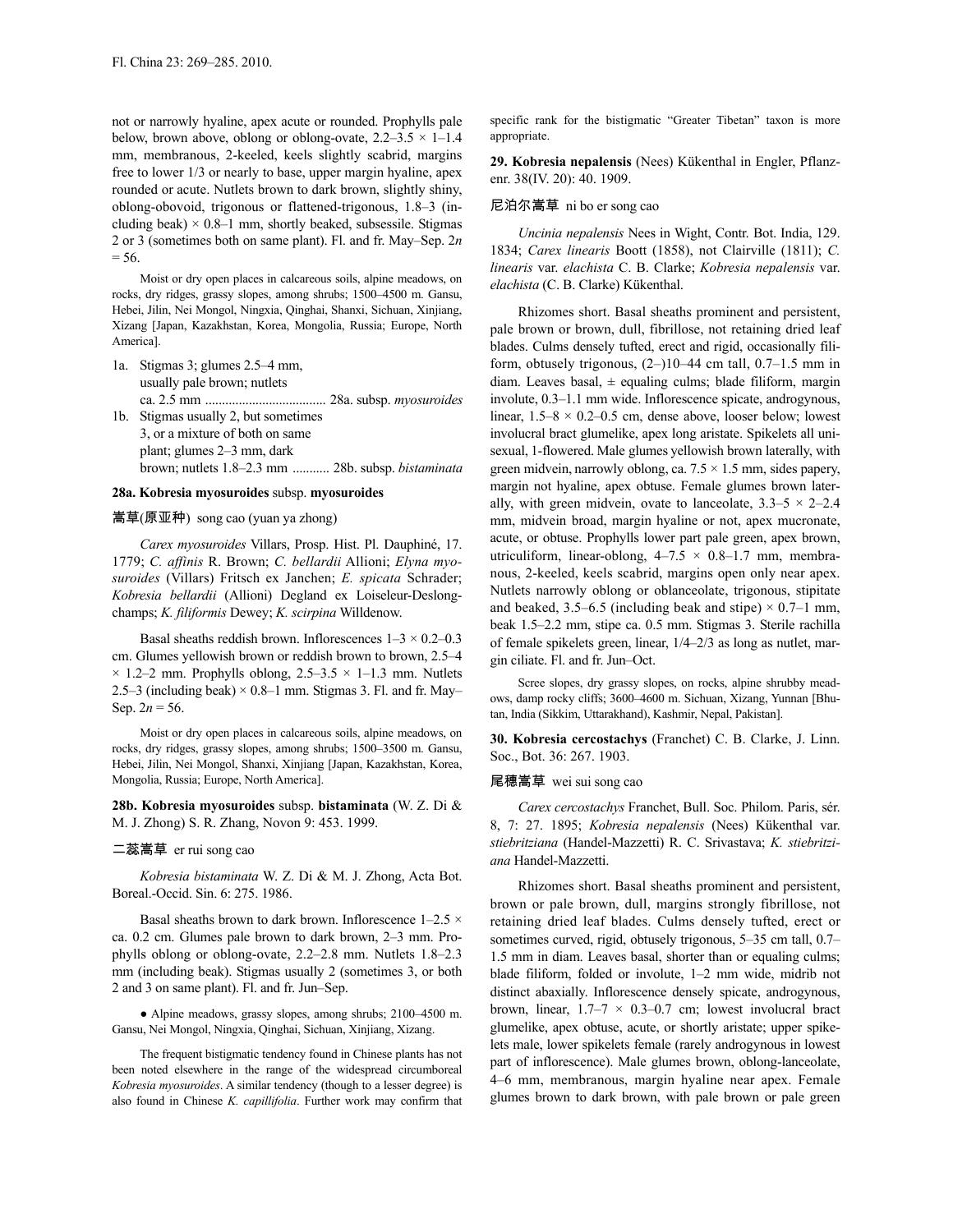midvein, oblong-lanceolate or lanceolate,  $4-6.5(-7.5) \times 1.5-2.3$ mm, midvein narrow or broad, margin hyaline, apex acute or obtuse, occasionally aristate. Prophylls: lower part pale green, apex brown, narrowly oblong or lanceolate,  $4.5-7 \times 0.8-1$  mm, papery, 2-keeled, keels scabrid, margins free to base, overlapping, apex truncate or notched, hyaline. Nutlets narrowly oblong or oblanceolate, trigonous, shortly stipitate and beaked, 2.7–4 (excluding beak)  $\times$  0.6–1.2 mm, beak 0.5–1 mm. Stigmas 3. Sterile rachilla of female spikelets to 1/2 as long as nutlet, sometimes with vestigial glume(s) at apex. Fl. and fr. Jul–Oct.

Scree slopes, grassy slopes among shrubs, on rocks, alpine meadows; 3600–5000 m. Sichuan, Xizang, Yunnan [Bhutan, India (Sikkim), Nepal].

# **31. Kobresia esenbeckii** (Kunth) Noltie, Edinburgh J. Bot. 50: 43. 1993.

### 三脉嵩草 san mai song cao

*Carex esenbeckii* Kunth, Enum. Pl. 2: 522. 1837, based on *C. trinervis* Nees in Wight, Contr. Bot. India, 120. 1834, not Degland (1807); *C. mutans* Boott ex C. B. Clarke; *Hemicarex hookeri* (Boeckeler) Bentham; *H. trinervis* (Boeckeler) Bentham & J. D. Hooker ex C. B. Clarke; *Kobresia angusta* C. B. Clarke; *K. foliosa* C. B. Clarke; *K. hookeri* Boeckeler; *K. hookeri* var. *dioica* C. B. Clarke; *K. seticulmis* Boeckeler; *K. trinervis* Boeckeler.

Rhizomes short. Basal sheaths prominent and persistent, brown or dark brown, shiny, sometimes decaying to fibers, not retaining dried leaf blades. Culms densely tufted, erect, trigonous (sometimes obtusely), 3–32 cm tall, slender, 0.5–1 mm in diam. Leaves basal,  $\pm$  equaling culms; blade flat, 1.5–5 mm wide, midrib distinct abaxially. Inflorescence spicate, unisexual or androgynous, male and female spikes sometimes borne on same plant; all spikelets 1-flowered (occasionally a few at base bisexual with a single male flower). Male spikes compact, 3.5–  $5 \times$  ca. 0.4 cm; male glumes yellowish brown, narrowly oblong,  $7-8.5 \times 1.5-2$  mm, 1-veined, margin broadly hyaline, apex obtuse. Female and androgynous spikes linear,  $1.7-6.5 \times 0.15-0.4$ cm, spikelets usually loosely arranged; lowest involucral bract glumelike, apex aristate. Female glumes brown laterally, with green midvein, oblong or ovate,  $2.2-4 \times 1-2$  mm, midvein narrow, margin narrowly hyaline, apex mucronate, acute, or obtuse. Prophylls utriculiform when young, splitting to base when mature, pale brown, linear-oblong,  $2-3.7 \times 0.4-0.7$  mm, membranous, 2-keeled, keels ciliate, apex truncate and rounded. Nutlets narrowly oblong or elliptic, curved or not, very shortly stipitate and beaked,  $2.5-3.7$  (excluding beak)  $\times$  0.7–1 mm, stipe ca. 0.5 mm, beak 0.8–2 mm. Stigmas 3, twisted, white in field, thick. Sterile rachilla of female spikelets linear, minute, to 1/4 as long as nutlet. Fl. and fr. May–Oct.

Wet rocks, crevices of cliffs, grassy slopes, lakeshores, on trees; 2800–4300(–4900) m. Sichuan, Xizang, Yunnan [Bhutan, India (Himachal Pradesh, Sikkim, Uttarakhand), Myanmar, Nepal].

**32. Kobresia fissiglumis** C. B. Clarke in J. D. Hooker, Fl. Brit. India 6: 696. 1894.

*Kobresia esenbeckii* (Kunth) Noltie var. *fissiglumis* (C. B. Clarke) Noltie.

Rhizomes short. Basal sheaths prominent and persistent, brown, dull, not retaining dried leaf blades. Culms densely tufted, erect, triquetrous or obtusely trigonous, 3–14 cm tall, slender, ca. 0.5 mm in diam. Leaves basal, shorter than to exceeding culms; blade flat, 1.5–2 mm wide, midrib distinct abaxially. Inflorescences spicate, unisexual, dense above, looser below, male and female inflorescences borne on same plant; all spikelets unisexual, 1-flowered; lowest involucral bract of female spikes glumelike, apex obtuse. Male spikes linear, ca. 1.5  $\times$  0.3 cm; male glumes reddish brown, oblong, 6–7  $\times$  ca. 2 mm, 1-veined, margin hyaline, apex obtuse. Female spikes linear,  $2.2-4 \times 0.2-0.3$  cm; female glumes brown or reddish brown laterally, with green midvein, oblong or narrowly ovate,  $3.5-5 \times$ 1–1.5 mm, midvein narrow, margin of upper parts hyaline, apex rounded or obtuse. Prophylls pale brown or brown, oblong or elliptic-oblong,  $2-3 \times 0.5-0.9$  mm, membranous, not keeled, margins open to base even in juvenile stage, apex rounded. Nutlets narrowly oblong, trigonous, stipitate and beaked, 2–3.5 (excluding beak)  $\times$  0.5–0.9 mm in diam., stipe 0.6–0.7 mm, beak 1–1.5 mm. Stigmas 3, curved, slender. Sterile rachilla of female spikelets linear, minute. Fl. and fr. Jun–Aug.

Grassy slopes, on rocks and cliff ledges; 3200–4300 m. Xizang, Yunnan [Bhutan, India (Himachal Pradesh, Sikkim), Nepal].

**33. Kobresia falcata** F. T. Wang & Tang ex P. C. Li, Acta Bot. Yunnan. 12: 18. 1990.

### 镰叶嵩草 lian ye song cao

Rhizomes short. Basal sheaths prominent and persistent, dark brown, dull, not retaining dried leaf blades. Culms densely tufted, erect, trigonous, 12–15 cm tall, slender, ca. 1 mm in diam. Leaves basal, slightly shorter than or  $\pm$  equaling culms; blade flat, slightly curved and falcate, 2–3.7 mm wide. Inflorescence moderately densely spicate, androgynous, oblong, 1.5–2  $\times$  0.3–0.4 cm; all spikelets 1-flowered, terminal 3 or 4 male, others female; lowest involucral bract glumelike, apex aristate, arista to 9 mm. Male glumes brown, lanceolate, 5–6 mm, membranous. Female glumes brown laterally, with yellowish brown midvein, narrowly oblong,  $6-6.5$  (excluding arista)  $\times$  ca. 2 mm, papery, margin of upper parts very narrowly hyaline, apex rounded and aristate, arista 1–1.5 mm. Prophylls yellow in lower part, upper parts and margin brown, linear-oblong, 5–5.5  $\times$  0.5–0.7 mm, membranous, 2-keeled, keels scabrid, margins open to base even in juvenile stage, apex rounded. Nutlets narrowly oblong, trigonous, 4.8–5.2 mm (including beak), beak ca. 2 mm, included in prophylls when mature. Stigmas 3. Sterile rachilla of female spikelets linear, minute, ca. 1/5 as long as nutlet. Fl. and fr. Jul–Aug.

● In rock crevices; 2800–4000 m. Gansu, Sichuan.

**34. Kobresia vidua** (Boott ex C. B. Clarke) Kükenthal in Engler, Pflanzenr. 38(IV. 20): 40. 1909.

## 短轴嵩草 duan zhou song cao

*Carex vidua* Boott ex C. B. Clarke in J. D. Hooker, Fl.

柄果嵩草 bing guo song cao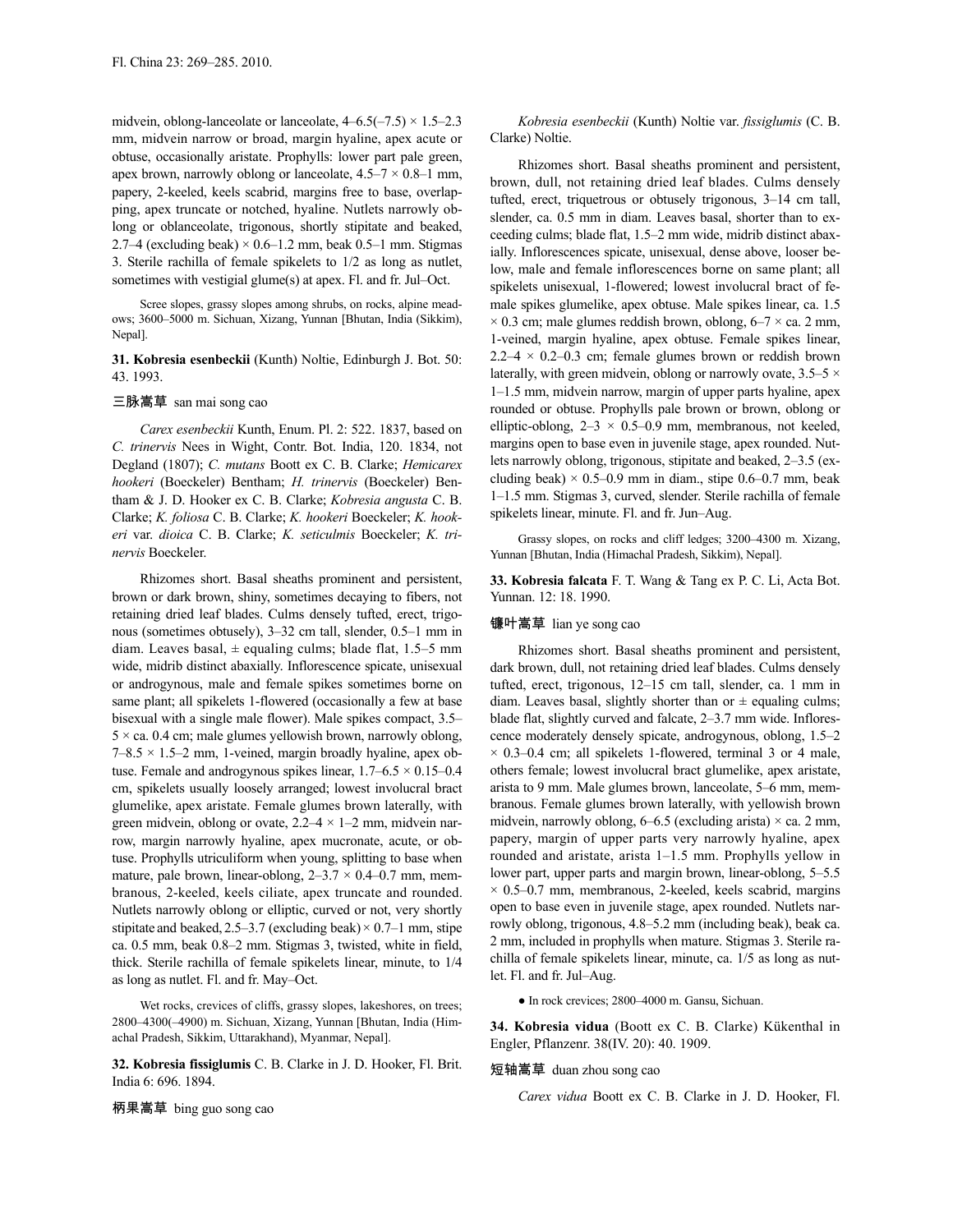Brit. India 6: 713. 1894; *Kobresia harrysmithii* Kükenthal; *K. prattii* C. B. Clarke.

Rhizomes short. Basal sheaths prominent and persistent, brown to dark brown, slightly shiny, not fibrillose, not retaining dried leaf blades. Culms densely tufted, stiffly erect, subterete,  $(1.5-3-20$  cm tall, slender,  $0.8-1(-2)$  mm in diam. Leaves basal, shorter to longer than culms; blade erect, filiform, 0.5– 1.1 mm wide, margin involute. Inflorescence spicate, unisexual; all spikelets 1-flowered. Male spikes pale brown, narrowly ellipsoid,  $(0.7-1)$ 1–2.5 × 0.2–0.5 cm; male glumes pale brown laterally, with yellow midvein, linear-oblong,  $4.5-7 \times 1-3$  mm, apex obtuse. Female spikes compact or slightly lax, brown and partly green, linear or cylindric,  $1.3-3.5 \times 0.2-0.4$  cm; lowest involucral bract glumelike; female glumes brown or chestnutbrown laterally, with green midvein, oblong-ovate,  $1.9-5 \times 1.3-$ 2.4 mm, papery, midvein very broad (ca. 1/3 width of glume), margin narrowly hyaline, apex rounded or mucronate. Prophylls: lower parts pale green, upper parts brown or chestnutbrown, utriculiform, elliptic or oblong,  $2.2-4 \times 0.6-1.7$  mm, papery, 2-keeled, keels ciliate or smooth, margins fused to apex. Nutlets pale brown, oblong or elliptic, trigonous,  $1.6-3.5 \times 0.9-$ 1.3 mm, very shortly stipitate, shortly beaked, beak 0.4–1 mm. Stigmas 3. Sterile rachilla of female spikelets less than 1/2 as long as nutlet. Fl. and fr. May–Sep.

Grassy slopes, alpine meadows, on rocks, among shrubs; 3000– 5100 m. Gansu, Qinghai, ?Shaanxi, Sichuan, Xizang, Yunnan [Bhutan, India (Sikkim), Nepal].

**35. Kobresia yangii** S. R. Zhang, Acta Phytotax. Sin. 33: 160. 1995.

#### 纤细嵩草 xian xi song cao

*Kobresia gracilis* Y. C. Yang, Acta Biol. Plateau Sin. 2: 10. 1984, not Meinshausen (1901).

Rhizomes very short. Basal sheaths prominent and persistent, brown, dull, fibrillose, not retaining dried leaf blades. Culms densely tufted, erect, subtriquetrous, 8–23 cm tall, slender, less than 0.5 mm in diam. Leaves basal, shorter than to subequaling culms; blade filiform, thinner than culms, margin involute. Inflorescence spicate, unisexual; all spikelets 1-flowered. Male spikes pale brown, linear, occasionally with 1 or 2 female spikelets at base; male glumes pale brown, oblong, ca. 4 mm, membranous, apex acute or rounded. Female spike compact, brown or pale brown, linear or cylindric,  $(0.5-11-2 \times 0.1-$ 0.2 cm; lowest involucral bract glumelike, apex rounded; female glumes brown or chestnut-brown laterally, with green midvein, oblong-ovate, 3–3.5 mm, membranous, midvein broad, margin narrowly hyaline, apex rounded. Prophylls yellowish green, with brown apex, utriculiform, narrowly elliptic,  $2-3 \times$ 0.7–1 mm, membranous, 2-keeled, keels smooth, margins fused to apex. Nutlets pale brown, oblong, trigonous or compressed trigonous, very shortly stipitate, shortly beaked, 1.5–2.5 mm, beak ca. 0.8 mm. Stigmas 3. Sterile rachilla of female spikelets narrowly lanceolate, ca. 1/2 as long as nutlet. Fl. and fr. Aug.

● Grassy slopes, grasslands among *Quercus*; 3600–4400 m. Sichuan.

**36. Kobresia littledalei** C. B. Clarke, Bull. Misc. Inform. Kew,

Addit. Ser. 8: 67. 1908.

#### 康藏嵩草 kang zang song cao

*Kobresia tibetica* Maximowicz subsp. *littledalei* (C. B. Clarke) P. C. Li.

Rhizomes short. Basal sheaths prominent and persistent, very pale brown, dull, not fibrillose, not retaining dried leaf blades. Culms densely tufted, erect, rigid, subterete, 10–25 cm tall, 1–2 mm in diam. Leaves basal, shorter than or  $\pm$  equaling culms; blade stiffly erect, filiform, ca. 1 mm wide, margin involute. Inflorescence spicate, usually unisexual; all spikelets 1 flowered. Male spikes linear or linear-oblong,  $1.7-3 \times 0.4-0.5$ cm, occasionally with a few female spikelets at base; male glumes yellowish brown to brown, with pale green midvein, lanceolate, margin broadly hyaline, apex obtuse. Female spikes slightly lax, pale brown, linear,  $1.5-4 \times 0.2-0.3$  cm; lowest involucral bract glumelike, apex aristate or not; female glumes brown or yellowish brown laterally, with pale green midvein, ovate to lanceolate,  $4-6 \times 1.5-2$  mm, margin narrowly hyaline, apex acute. Prophylls pale brown or brown, utriculiform, oblong or lanceolate,  $3.5-5 \times 1.2-1.3$  mm, membranous, 2-keeled, keels ciliate, margins fused to middle part or to apex, apex rounded. Nutlets oblong, trigonous,  $2-2.7 \times$  ca. 1 mm, not stipitate, not beaked. Stigmas 3. Sterile rachilla of female spikelets linear, flat, ca. 1/2 as long as nutlet or slightly longer. Fl. and fr. May–Sep.

● Grassy slopes, alpine meadows, alpine shrubby meadows, rocky and sandy grassy slopes; 4300–5300 m. ?Qinghai, Sichuan, Xizang.

**37. Kobresia prainii** Kükenthal, Bull. Herb. Boissier, sér. 2, 4: 50. 1903.

### 不丹嵩草 bu dan song cao

*Kobresia prainii* var. *elliptica* Y. C. Yang; *K. utriculata* C. B. Clarke.

Rhizomes short. Basal sheaths prominent and persistent, pale brown, dull, not retaining dried leaf blades. Culms densely tufted, erect, rigid, subterete, 3–10(–25) cm tall, slender, 0.5–1 mm in diam. Leaves basal, shorter to longer than culms; blade erect or recurved, filiform, less than 0.5 mm wide, margin involute. Inflorescence spicate, unisexual; all spikelets 1-flowered. Male spikes cream to pale brown, narrowly elliptic, often curved,  $6-13 \times 2-5$  mm; male glumes whitish or pale brown, linear-lanceolate,  $5.5-7.5 \times 0.8-1$  mm, membranous, apex obtuse. Female spike slightly lax, pale brown, linear-elliptic or narrowly oblong,  $1-2 \times 0.2-0.3$  cm; lowest involucral bract glumelike, blunt; female glumes brown or yellowish brown laterally, with paler midvein, ovate to lanceolate,  $3.5-6 \times 1-1.5$ mm, midvein narrow, margin narrowly hyaline, apex acute or obtuse. Prophylls lower parts yellowish green, upper parts brown, utriculiform, oblong,  $2.5-3 \times 0.8-1$  mm, membranous, 2-keeled, keels ciliate, margins fused to apex, apex rounded. Nutlets brown, oblong or elliptic, trigonous,  $1.8-2.4 \times 0.7-1$ mm, not stipitate, not beaked. Stigmas 3. Sterile rachilla of female spikelets linear, less than 1/2 as long as to subequaling nutlet. Fl. and fr. May–Sep.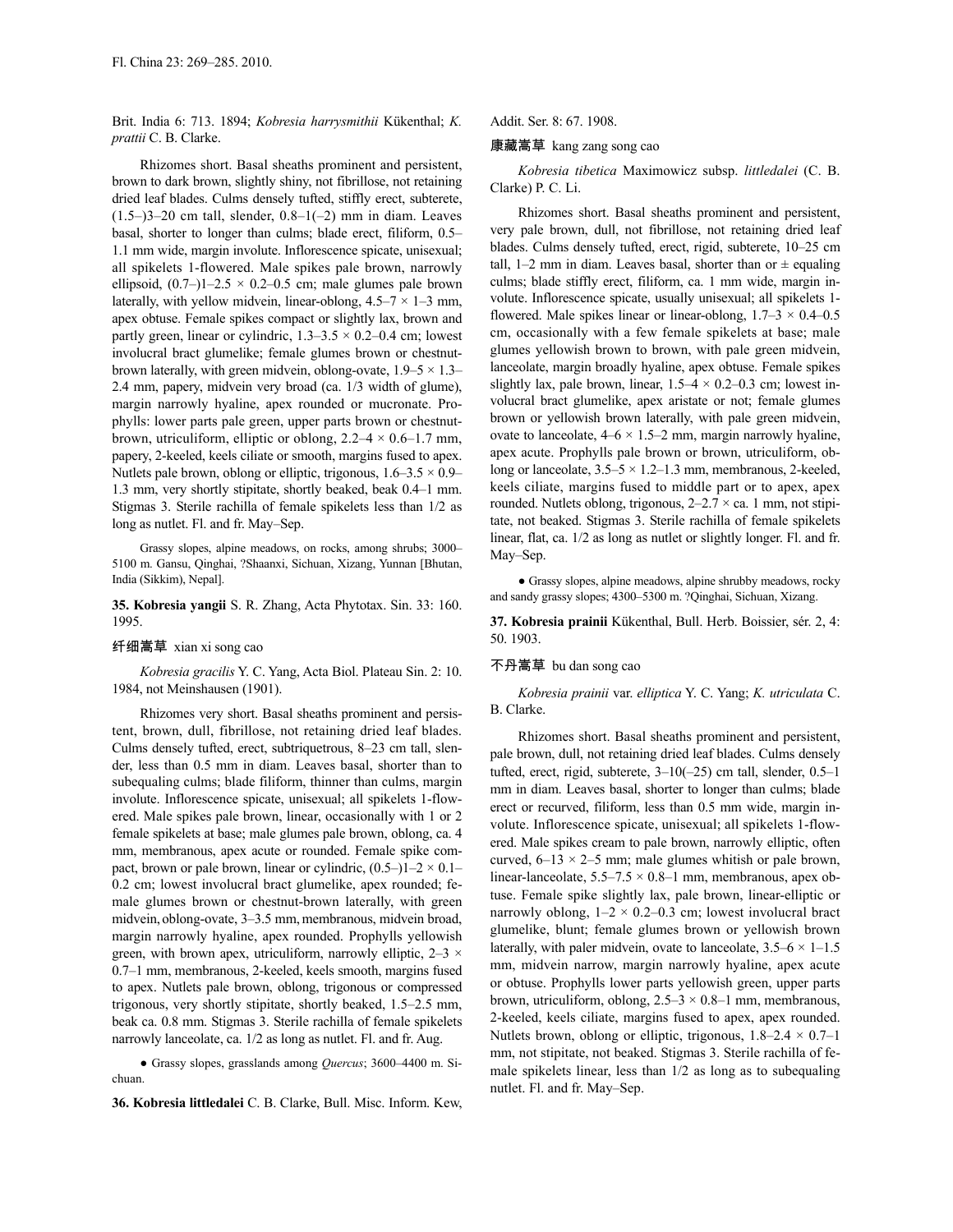Grassy slopes, alpine meadows, rocky and grassy slopes; 3300– 5600 m. Xizang [Bhutan, India (Sikkim), Nepal].

**38. Kobresia pygmaea** (C. B. Clarke) C. B. Clarke in J. D. Hooker, Fl. Brit. India 6: 696. 1894.

# 高山嵩草 gao shan song cao

*Hemicarex pygmaea* C. B. Clarke, J. Linn. Soc., Bot. 20: 383. 1883; *Kobresia microstachya* K. V. Ivanova; *K. pygmaea* var. *filiculmis* Kükenthal.

Plants usually extremely densely tufted, forming turf or cushions. Basal sheaths persistent, brown or pale brown, dull, not retaining dried leaf blades. Culms stiffly erect, obtusely trigonous, very short,  $(0.4-)1-10$  cm tall, ca. 0.5 mm in diam. Leaves basal, ca. as long as culms; blades erect, filiform, 0.3– 0.5 mm wide, margin involute. Inflorescence a dense ovoid spike, brown,  $0.3-10 \times 0.1-0.3$  cm, androgynous; lowest involucral bract glumelike, apex sometimes shortly aristate; all spikelets unisexual, terminal spikelets male, lower ones female (occasionally with a sterile glume within prophyll). Male glumes brown, oblong-lanceolate, ca.  $4 \times 1.8$  mm, membranous. Female glumes brown, with yellowish green to green midvein, ovate or oblong-ovate,  $2-3.5 \times 2-2.5$  mm, papery, midvein broad, margin narrowly hyaline, apex acute or obtuse. Prophylls brown, oblong or elliptic,  $2-2.5 \times 1-1.2$  mm, membranous, 1- or 2-keeled, keels smooth or slightly scabrid, margins free to base, sometimes overlapping, apex truncate. Nutlets brown to dark brown, shiny, obovoid, trigonous,  $1.5-2 \times$  ca. 1 mm, very shortly beaked and stipitate. Stigmas 3. Fl. and fr. May–Sep.

Dry and open grassy places, wet alpine meadows, turf in wet habitats, rocky slopes, on sand and gravel beside rivers; 3100–5600 m. Gansu, Hebei, Nei Mongol, Qinghai, Shanxi, Sichuan, ?Xinjiang, Xizang, Yunnan [Bhutan, India (Himachal Pradesh, Sikkim, Uttarakhand), Kashmir, Myanmar, Nepal, Pakistan].

**39. Kobresia squamiformis** Y. C. Yang, Acta Biol. Plateau Sin. 2: 9. 1984 [*"squamaeformis"*].

#### 夏河嵩草 xia he song cao

*Kobresia setschwanensis* Handel-Mazzetti subsp. *squamiformis* (Y. C. Yang) S. R. Zhang.

Rhizomes short, plants densely tufted. Basal sheaths persistent, brown, dull, not retaining dried leaf blades. Culms stiffly erect, obtusely trigonous, very short, 9–16 cm tall, ca. 0.8 mm in diam. Leaves basal, ca. as long as culms; blade erect, filiform, ca. 0.5 mm wide, margin involute. Inflorescence a dense spike, brown, cylindric,  $1-1.5 \times 0.3-0.5$  cm, androgynous; lowest involucral bract glumelike, apex shortly aristate; spikelets usually all unisexual, terminal few male, lower ones female (occasionally with a single reduced male flower within prophyll). Male glumes brown, with yellowish green midvein, lanceolate, ca.  $3.5 \times 1.5$  mm, apex rounded. Female glumes brown, with yellowish green midvein, ovate or oblong-ovate,  $3-3.5 \times 1.8-2.5$  mm, papery, midvein broad, margin very narrowly hyaline, apex rounded. Prophylls brown, oblong,  $3-3.8 \times$ 1.2–1.5 mm, membranous, 2-keeled, keels smooth, margins free to base. Nutlets brown to dark brown, shiny, oblong-elliptic, trigonous,  $2.3-2.5 \times 1.3-1.6$  mm, not beaked, not stipitate. Stigmas 3. Sterile rachilla of female spikelets much shorter than to subequaling nutlet, sometimes bearing a vestigial male glume. Fl. and fr. Jul–Oct.

● Grassy slopes; 2900–3600 m. Gansu (Xiahe), E Qinghai (Zêkog).

This appears to form a link between *Kobresia pygmaea* and *K. setschwanensis*;it seems more logical to recognize it as a distinct species than as a slender subspecies of the latter, when it could equally well be made a robust subspecies of the former.

**40. Kobresia vaginosa** C. B. Clarke in J. D. Hooker, Fl. Brit. India 6: 695. 1894.

#### 发秆嵩草 fa gan song cao

*Kobresia cercostachys* (Franchet) C. B. Clarke var. *capillacea* P. C. Li; *K. nepalensis* (Nees) Kükenthal subsp. *vaginosa* (C. B. Clarke) T. Koyama; *K. nepalensis* var. *vaginosa* (C. B. Clarke) R. C. Srivastava.

Rhizomes short, or shortly and obliquely elongated, plants forming a turf. Basal sheaths prominent and persistent, reddish brown or pale brown, dull, fibrillose, not retaining dried leaf blades. Culms densely tufted, erect or curved, subterete, 3.5–10 cm tall, slender, ca. 0.5 mm in diam. Leaves basal, equaling or exceeding culms; blade filiform, flaccid, ca. 0.5 mm wide, margin involute. Inflorescence spicate, linear, rather lax, usually unisexual, occasionally gynaecandrous or androgynous, plants with male and female inflorescences on same individual, or sometimes dioecious; spikelets unisexual. Male spikes 1.5–3  $\times$ ca. 0.2 cm; male glumes oblong-lanceolate,  $6-8 \times 1.2-2$  mm, midvein green, margin and apex hyaline. Female spikes  $2-3.5 \times$ ca. 0.2 cm; lowest involucral bract glumelike, apex acute or shortly aristate; female glumes brown, with pale brown or pale green midvein, lanceolate, 5–6.2 × 1.7–2 mm, midvein narrow, margin broadly hyaline, apex subacute or obtuse. Prophylls lower part yellow, upper part and margin brown, linear, 4.7–5.7  $\times$  ca. 0.7 mm, 2-keeled, keels scabrid, margins free to base, apex truncate, hyaline. Nutlets narrowly oblong or oblanceolate, trigonous, shortly stipitate and beaked, 3.5–4 (excluding beak)  $\times$  0.6–1.2 mm, beak 0.5–1 mm. Stigmas 3. Sterile rachilla of female spikelets to 1/2 as long as nutlet. Fl. and fr. Jul–Sep.

Dry slopes, on rocks in alpine meadows; 4000–4800 m. Xizang, Yunnan [India (Sikkim), ?Nepal].

**41. Kobresia graminifolia** C. B. Clarke, J. Linn. Soc., Bot. 36: 268. 1903.

### 禾叶嵩草 he ye song cao

Rhizomes short. Basal sheaths prominent and persistent, pale brown or yellowish brown, dull or slightly shiny, margins and apices fibrillose, not or retaining a few dried leaf blades. Culms densely tufted, erect and rigid, obscurely trigonous, (7–)20–45 cm tall, 1–1.5 mm in diam. Leaves basal, shorter to longer than culms; blade semicircular or V-shaped in transverse section, 0.5–1.5 mm wide, midrib not usually distinct abaxially. Inflorescence  $\pm$  densely spicate, usually unisexual (sometimes androgynous or gynaecandrous), male and female spikes borne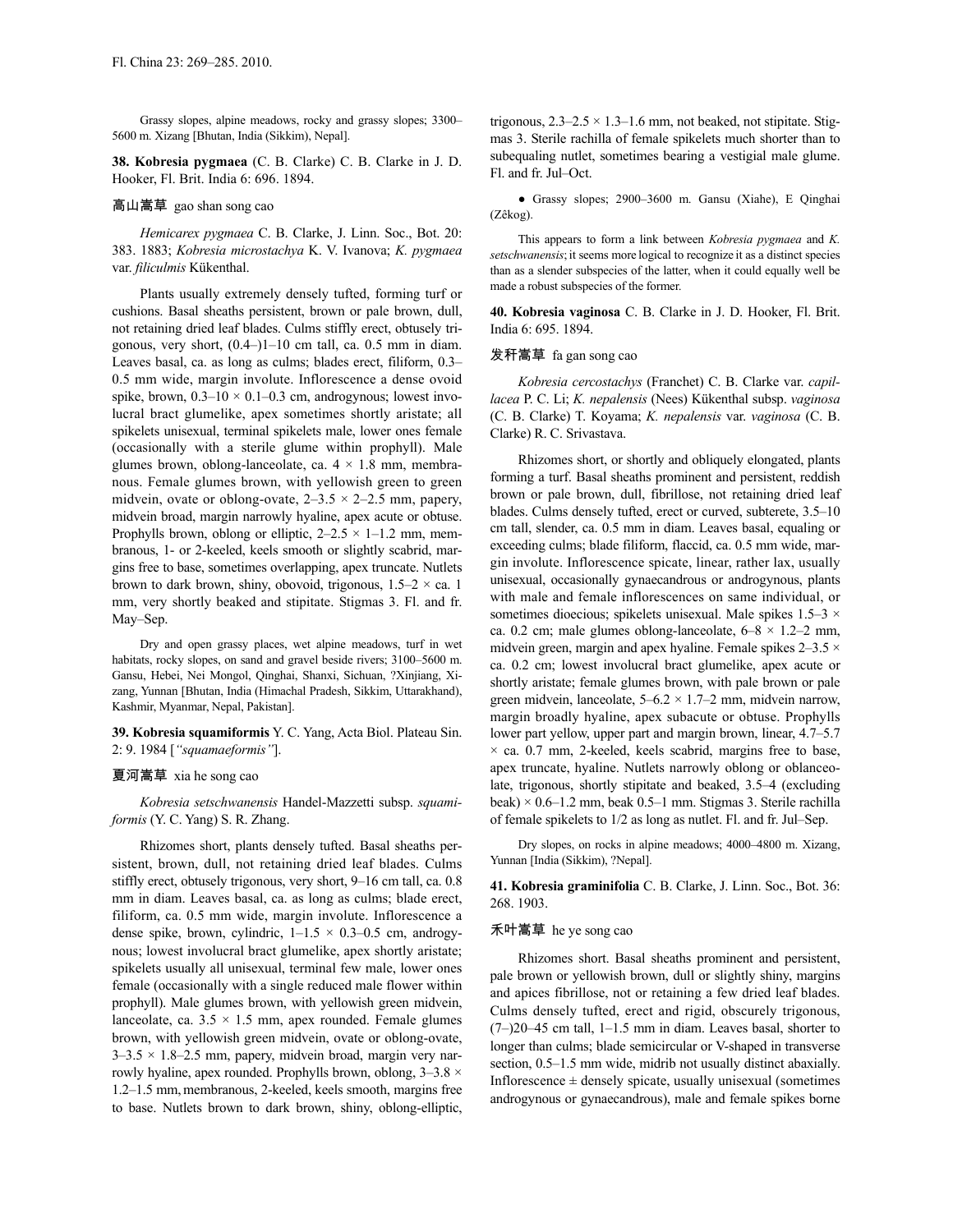on same plant. Male inflorescence narrowly cylindric or narrowly ellipsoid,  $1.5-3(-5) \times 0.3-0.6$  cm; male glumes narrowly oblong,  $6-8(-10) \times 1-2$  mm, margin narrowly hyaline, apex rounded. Female inflorescence brown, narrowly cylindric, 2.5–  $7.5 \times 0.3{\text{-}}0.6$  cm, lower spikelets distant; lowest involucral bract glumelike, apex acute or shortly aristate; female glumes brown, with paler midvein, oblong-ovate or narrowly triangular-ovate,  $5-6 \times 1.5-2$  mm, midvein narrow, margin very narrowly hyaline, apex acute or obtuse. Prophylls lower part pale green, apex brown, narrowly oblong-elliptic,  $4-6 \times 0.8-1.8$ mm, papery, 2-keeled, keels scabrid, margins free to base or fused in lower 1/4, not overlapping, apex truncate or notched. Nutlets narrowly elliptic or oblanceolate, trigonous, very shortly stipitate and shortly beaked, 3.5–5.5 (including stipe and beak)  $\times$  0.8–1.5 mm. Stigmas 3. Sterile rachilla of female spikelets 1.2–2 mm, less than 1/2 length of nutlet. Fl. and fr. Jun–Sep.

Grassy slopes, among shrubs, on mossy rocks, alpine meadows; 3100–4700 m. Gansu, Qinghai, Shaanxi, Sichuan, Xizang, Yunnan [Nepal].

This is possibly a form of *Kobresia cercostachys*, which it resembles (especially in its fibrillose leaf sheaths and somewhat intermediate leaf morphology) but differs from in its (usually) contrasting female and male spikes.

### **42. Kobresia woodii** Noltie, Edinburgh J. Bot. 50: 48. 1993.

#### 阔鳞嵩草 kuo lin song cao

Rhizomes short. Basal sheaths prominent and persistent, inner ones straw-colored, outer ones chocolate brown with darker margins, slightly shiny, not fibrillose, retaining dried leaf blades. Culms densely tufted, erect and rigid, subterete, 24–28 cm tall, ca. 1 mm in diam. Leaves basal, slightly longer than culms; blade filiform, semicircular or V-shaped in transverse section, ca. 1.5 mm wide, midrib not distinct abaxially. Inflorescence spicate, narrowly cylindric, unisexual, male and female spikes borne on same plant. Male inflorescence ca.  $4 \times 0.3$  cm; male glumes oblong-oblanceolate, ca.  $8 \times 2.5$  mm, margin narrowly hyaline, apex rounded. Female inflorescence dense, lower spikelets sometimes distant, brown, ca.  $6 \times 0.6$  cm; lowest involucral bract glumelike, apex aristate, arista ca. 5 mm; female glumes brown laterally, with green midvein, oblong-ovate,  $6.2-8 \times 2.5-3.9$  mm, midvein broad, margin very narrowly hyaline or not hyaline, apex obtuse. Prophylls lower part pale brown, apex brown, linear-oblong,  $7-10 \times 1-1.5$  mm, papery, 2-keeled, keels minutely scabrid, margins free to base, overlapping. Nutlets linear, obscurely trigonous, body ca.  $2.5 \times 0.7$ mm, with stipe ca. 1 mm, beaked with stout style base (ca. 1.5 mm). Stigmas 3. Fl. and fr. May–Sep.

Grasslands, alpine meadows; 3300–4800 m. S Xizang (Yadong) [Bhutan].

**43. Kobresia pusilla** N. A. Ivanova, Bot. Zhurn. S.S.S.R. 24: 496. 1939.

#### 高原嵩草 gao yuan song cao

*Kobresia coninux* F. T. Wang & Tang; *K. daqingshanica* X. Y. Mao; *K. helanshanica* W. Z. Di & M. J. Zhong.

Rhizomes short. Basal sheaths pale brown to brown, dull, retaining dried leaf blades. Culms densely tufted, erect, obtusely trigonous, 2–15 cm tall, 0.7–1 mm in diam. (relatively stout for length). Leaves basal, shorter than or  $\pm$  equaling culms, sometimes recurved; blade flat, folded at base (V-shaped in cross section), 1–1.5(–2) mm wide, midrib distinct abaxially or not. Inflorescence densely spicate (occasionally branched in lower part), brown, narrowly elliptic or narrowly ovate-oblong,  $0.5-1.2 \times 0.3-0.4$  cm; lowest involucral bract glumelike, apex shortly aristate. Terminal spikelets of inflorescence male, lower ones bisexual with 1 basal female flower and (1 or)2–5 distal male flowers. Glumes brown or pale brown, with yellowish green or green midvein, oblong, ovate, or lanceolate, 3.2–5  $\times$ 1.5–2.5 mm, margin hyaline or not, apex obtuse or acute. Prophylls pale brown, oblong, ovate-oblong, or elliptic,  $2.9-4 \times 1-$ 2 mm, membranous, abaxially sometimes hairy, 2-keeled, keels scabrid, margins open to base, apex truncate or 2-toothed. Nutlets brown and shiny, elliptic or oblong-obovate, flattened, body  $1.6-2.5 \times 0.8-1.5$  mm, shortly stipitate, very shortly beaked. Stigmas 2. Fl. and fr. May–Oct.

● Exposed dry slopes, alpine meadows, shaded places, marshes; 3100–5300 m. Gansu, Hebei, Nei Mongol, Qinghai, Sichuan, Xizang.

This species is similar to *Kobresia humilis*, differing largely in its bistigmatic nutlets.

#### **44. Kobresia karakorumensis** Dickoré, Stapfia 39: 77. 1995.

### 喀拉昆仑嵩草 ka la kun lun song cao

Rhizomes short. Basal sheaths pale brown to brown, dull, retaining dried leaf blades. Culms densely tufted, dwarf, erect and rigid, subterete in lower part, trigonous above, (2–)3– 15(–20) cm tall, 0.5–0.7 mm in diam. Leaves basal, usually shorter than culms; blade V-shaped in section, recurved, 1–2.5 mm wide, midrib not distinct abaxially. Inflorescence spicate (rarely compound), brown or dark brown, densely and broadly cylindric,  $0.5-1.2 \times 0.2-0.4$  cm; lowest involucral bract glumelike. Terminal spikelets of inflorescence male, lower ones bisexual with 1 basal female flower and (1 or)2(or 3) distal male flowers. Glumes brown or dark brown, with pale midvein, ovate,  $2.5-3 \times$  ca. 2 mm, midvein narrow, margin very narrowly or not hyaline, apex obtuse. Prophylls pale brown at upper part, narrowly elliptic, ca.  $3.3 \times 0.9$  mm, membranous, glabrous, hyaline at base, obscurely 2-keeled, margins connate in lower  $1/4(-1/2)$ . Nutlets brown or pale brown, oblong-elliptic, flattened, body ca.  $1.5 \times 0.9$  mm, stipe ca. 0.5 mm, very shortly beaked. Stigmas 2. Fl. and fr. Jul–Sep.

High alpine turf; (3100–)3800–5000 m. Xinjiang, Xizang [Afghanistan, India (Himachal Pradesh), Kashmir, ?Nepal, Pakistan, Tajikistan].

This is, perhaps, a western form of *Kobresia pusilla*, but it is also close to *K. myosuroides* subsp. *bistaminata*.